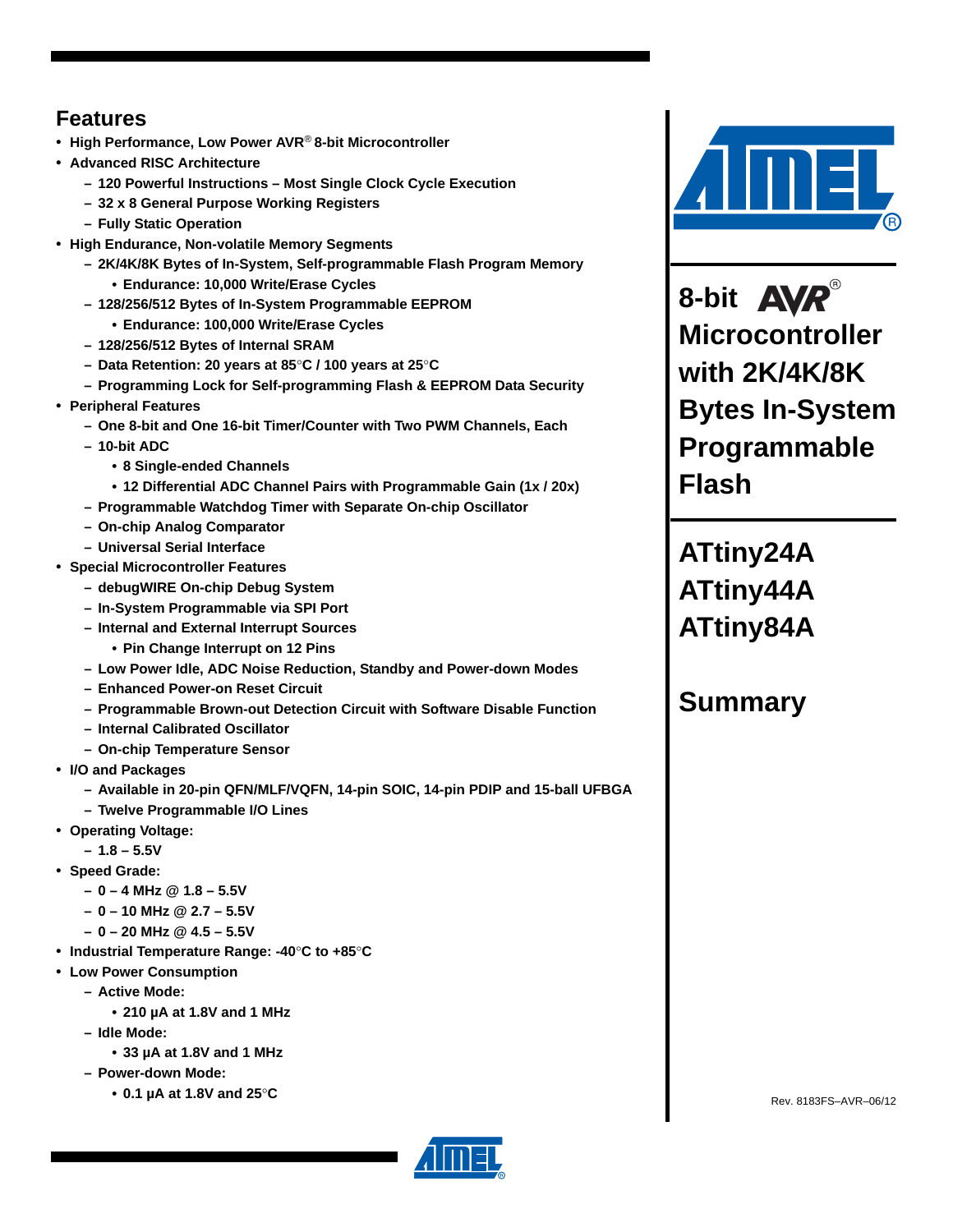

# <span id="page-1-0"></span>**1. Pin Configurations**

**Figure 1-1.** Pinout of ATtiny24A/44A/84A



**Table 1-1.** UFBGA - Pinout ATtiny24A/44A/84A (top view)

|   |                 | 7               | 3               |                 |
|---|-----------------|-----------------|-----------------|-----------------|
| А |                 | PA <sub>5</sub> | PA <sub>6</sub> | PB <sub>2</sub> |
| в | PA4             | PA7             | PB <sub>1</sub> | PB <sub>3</sub> |
| С | PA <sub>3</sub> | PA <sub>2</sub> | PA <sub>1</sub> | P <sub>B</sub>  |
| D | PA <sub>0</sub> | <b>GND</b>      | <b>GND</b>      | <b>VCC</b>      |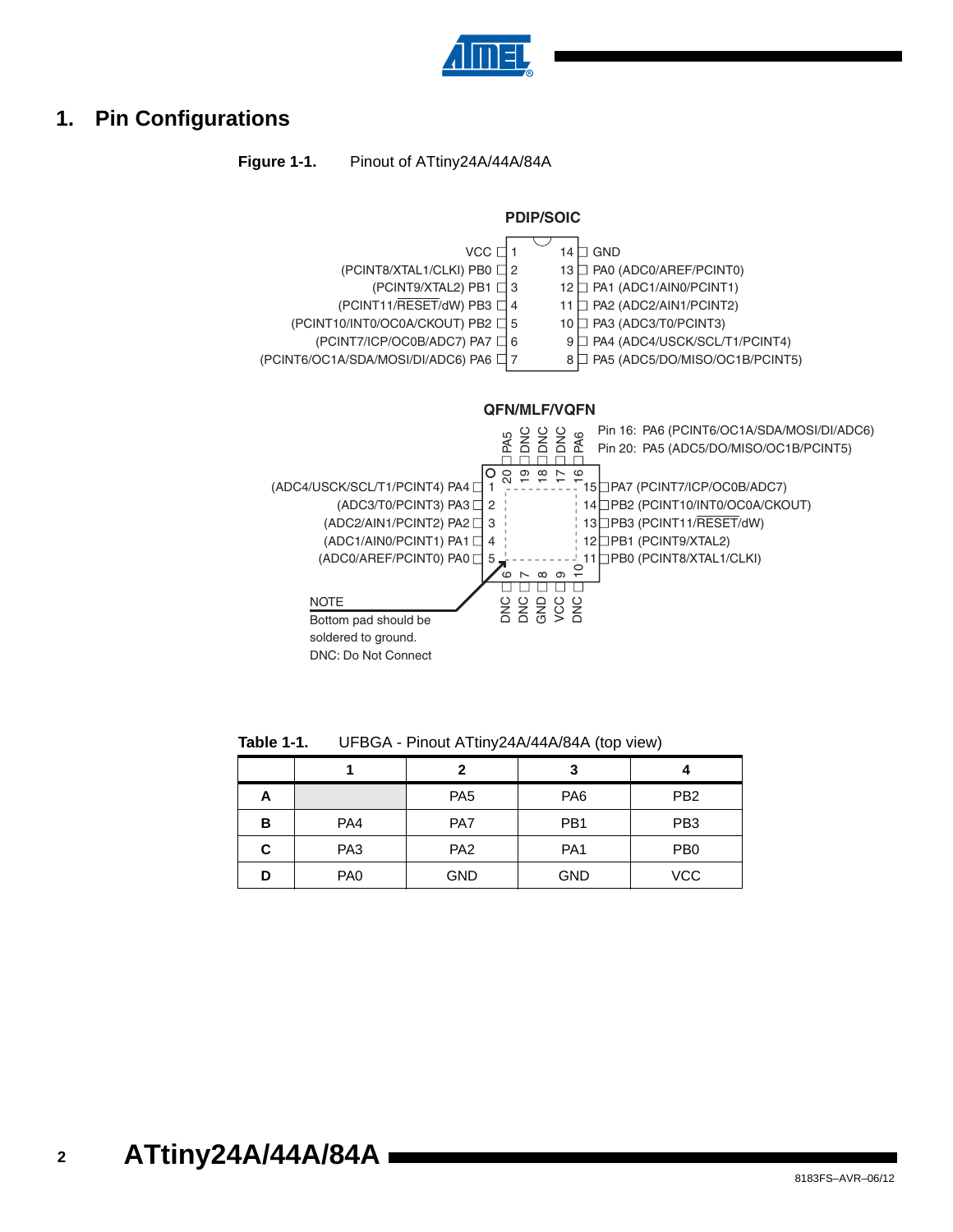# **1.1 Pin Descriptions**

**1.1.1 VCC**

Supply voltage.

**1.1.2 GND**

Ground.

#### **1.1.3 Port B (PB3:PB0)**

Port B is a 4-bit bi-directional I/O port with internal pull-up resistors (selected for each bit). The Port B output buffers have symmetrical drive characteristics with both high sink and source capability except PB3 which has the RESET capability. To use pin PB3 as an I/O pin, instead of RESET pin, program ('0') RSTDISBL fuse. As inputs, Port B pins that are externally pulled low will source current if the pull-up resistors are activated. The Port B pins are tri-stated when a reset condition becomes active, even if the clock is not running.

Port B also serves the functions of various special features of the ATtiny24A/44A/84A as listed in Section 10.2 "Alternate Port Functions" on page 58.

#### **1.1.4 RESET**

Reset input. A low level on this pin for longer than the minimum pulse length will generate a reset, even if the clock is not running and provided the reset pin has not been disabled. The minimum pulse length is given in Table 20-4 on page 176. Shorter pulses are not guaranteed to generate a reset.

The reset pin can also be used as a (weak) I/O pin.

#### **1.1.5 Port A (PA7:PA0)**

Port A is a 8-bit bi-directional I/O port with internal pull-up resistors (selected for each bit). The Port A output buffers have symmetrical drive characteristics with both high sink and source capability. As inputs, Port A pins that are externally pulled low will source current if the pull-up resistors are activated. The Port A pins are tri-stated when a reset condition becomes active, even if the clock is not running.

Port A has alternate functions as analog inputs for the ADC, analog comparator, timer/counter, SPI and pin change interrupt as described in "Alternate Port Functions" on page 58.

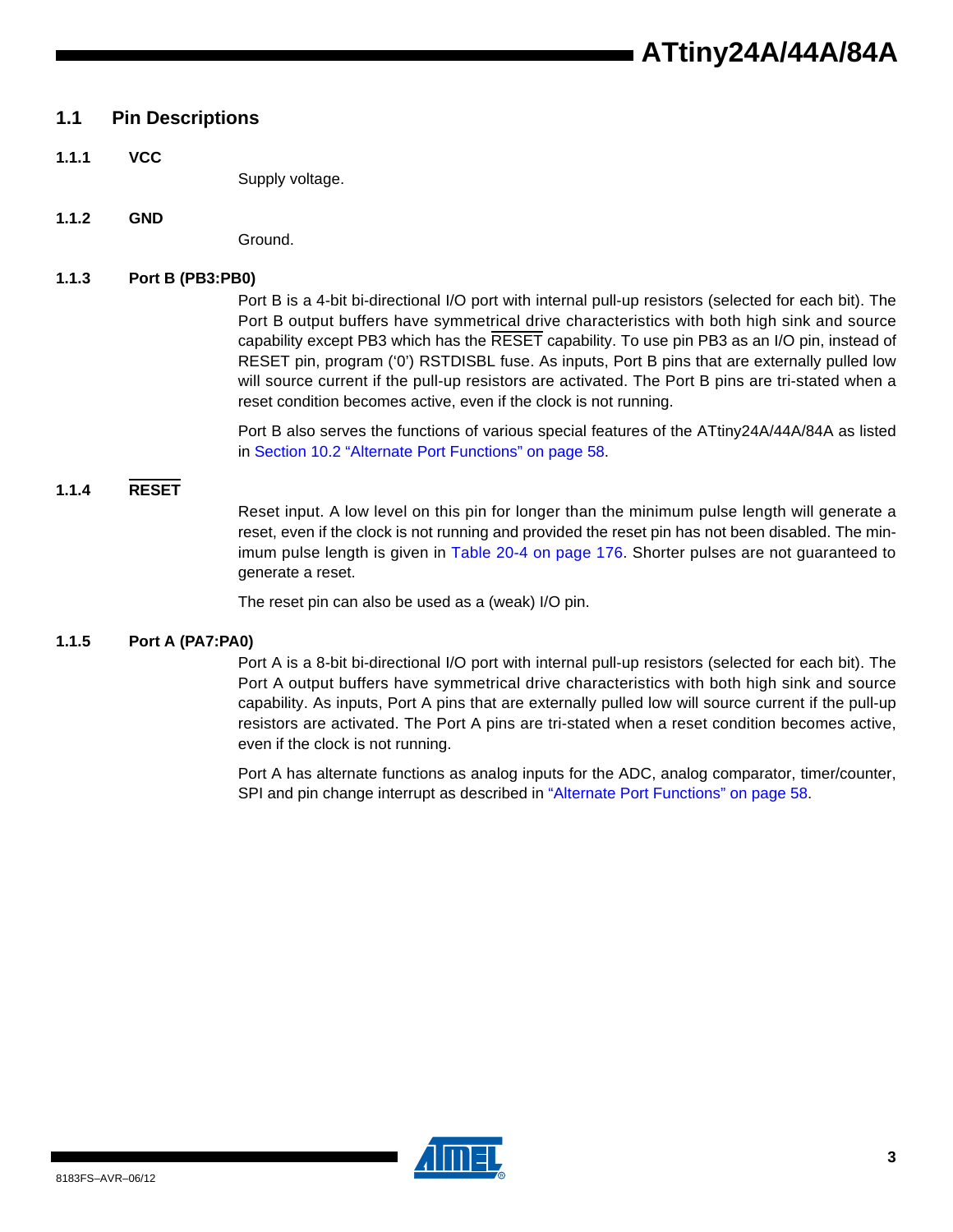

# **2. Overview**

ATtiny24A/44A/84A are low-power CMOS 8-bit microcontrollers based on the AVR enhanced RISC architecture. By executing powerful instructions in a single clock cycle, the ATtiny24A/44A/84A achieves throughputs approaching 1 MIPS per MHz allowing the system designer to optimize power consumption versus processing speed.



#### **Figure 2-1.** Block Diagram

The AVR core combines a rich instruction set with 32 general purpose working registers. All 32 registers are directly connected to the Arithmetic Logic Unit (ALU), allowing two independent registers to be accessed in one single instruction executed in one clock cycle. The resulting architecture is more code efficient while achieving throughputs up to ten times faster than conventional CISC microcontrollers.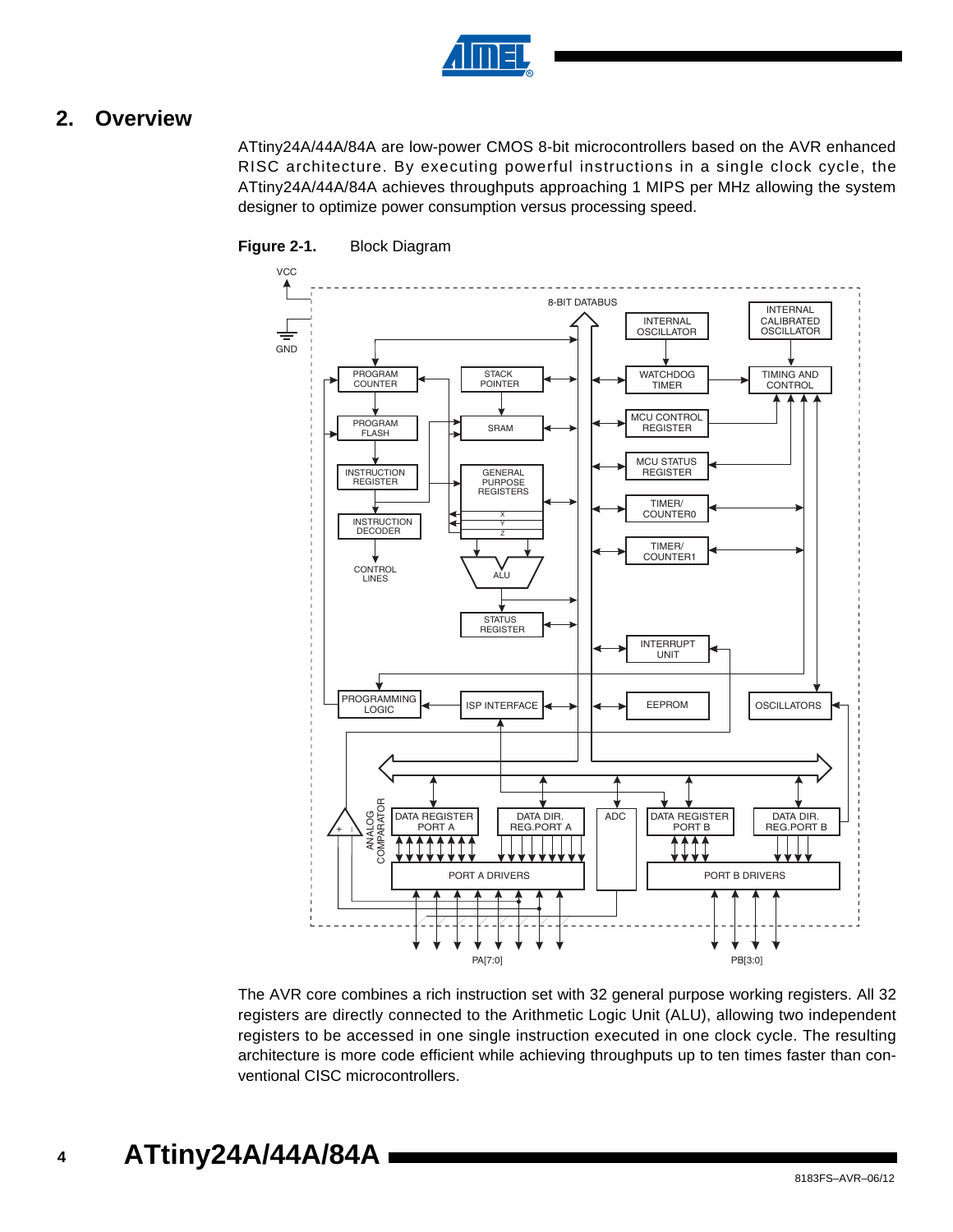The ATtiny24A/44A/84A provides the following features: 2K/4K/8K byte of In-System Programmable Flash, 128/256/512 bytes EEPROM, 128/256/512 bytes SRAM, 12 general purpose I/O lines, 32 general purpose working registers, an 8-bit Timer/Counter with two PWM channels, a 16-bit timer/counter with two PWM channels, Internal and External Interrupts, a 8-channel 10-bit ADC, programmable gain stage (1x, 20x) for 12 differential ADC channel pairs, a programmable Watchdog Timer with internal oscillator, internal calibrated oscillator, and four software selectable power saving modes. Idle mode stops the CPU while allowing the SRAM, Timer/Counter, ADC, Analog Comparator, and Interrupt system to continue functioning. ADC Noise Reduction mode minimizes switching noise during ADC conversions by stopping the CPU and all I/O modules except the ADC. In Power-down mode registers keep their contents and all chip functions are disbaled until the next interrupt or hardware reset. In Standby mode, the crystal/resonator oscillator is running while the rest of the device is sleeping, allowing very fast start-up combined with low power consumption.

The device is manufactured using Atmel's high density non-volatile memory technology. The onchip ISP Flash allows the Program memory to be re-programmed in-system through an SPI serial interface, by a conventional non-volatile memory programmer or by an on-chip boot code running on the AVR core.

The ATtiny24A/44A/84A AVR is supported with a full suite of program and system development tools including: C Compilers, Macro Assemblers, Program Debugger/Simulators and Evaluation kits.

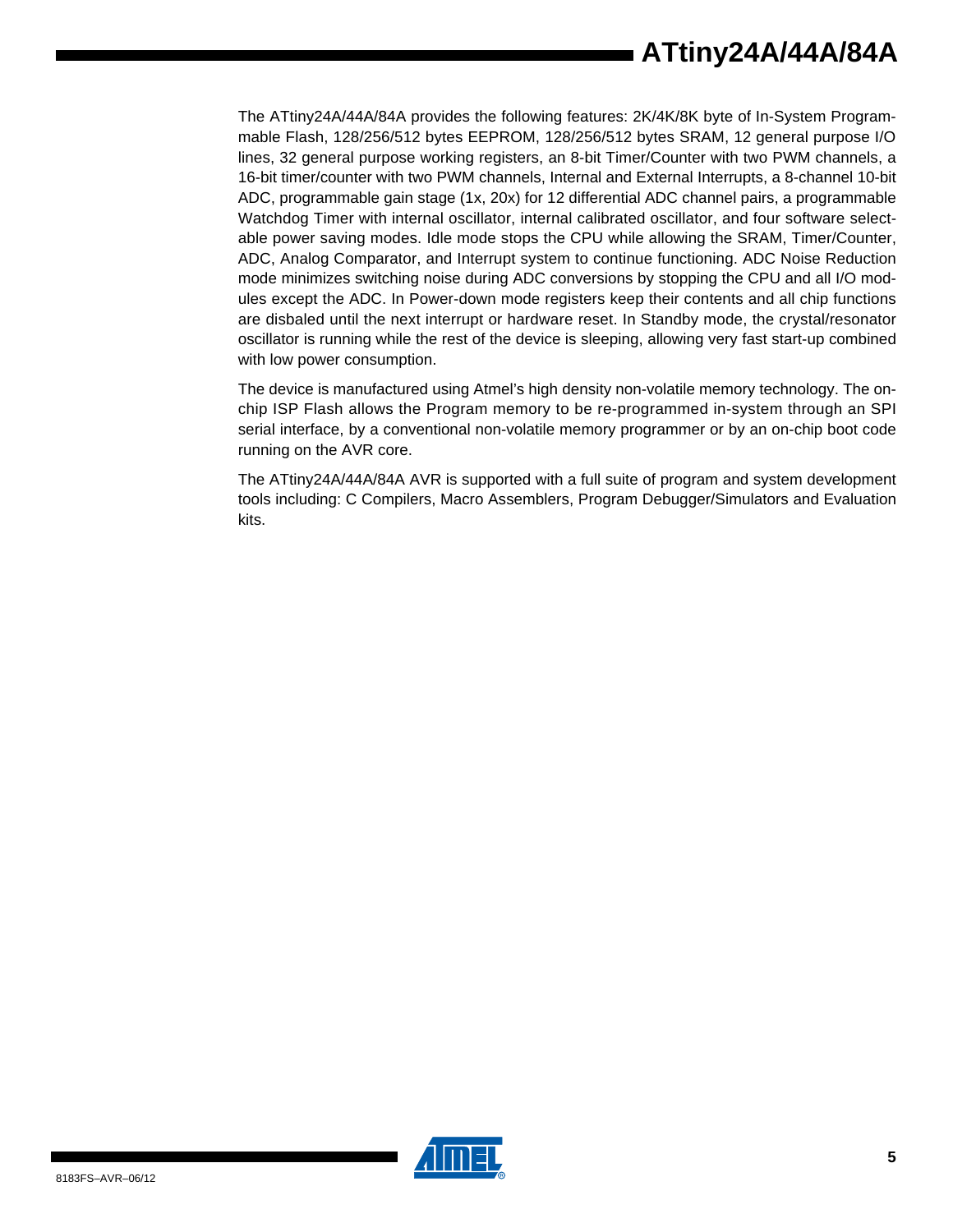

# **3. General Information**

#### **3.1 Resources**

A comprehensive set of drivers, application notes, data sheets and descriptions on development tools are available for download at http://www.atmel.com/avr.

#### **3.2 Code Examples**

This documentation contains simple code examples that briefly show how to use various parts of the device. These code examples assume that the part specific header file is included before compilation. Be aware that not all C compiler vendors include bit definitions in the header files and interrupt handling in C is compiler dependent. Please confirm with the C compiler documentation for more details.

For I/O Registers located in the extended I/O map, "IN", "OUT", "SBIS", "SBIC", "CBI", and "SBI" instructions must be replaced with instructions that allow access to extended I/O. Typically, this means "LDS" and "STS" combined with "SBRS", "SBRC", "SBR", and "CBR". Note that not all AVR devices include an extended I/O map.

#### <span id="page-5-0"></span>**3.3 Capacitive Touch Sensing**

Atmel QTouch Library provides a simple to use solution for touch sensitive interfaces on Atmel AVR microcontrollers. The QTouch Library includes support for QTouch<sup>®</sup> and QMatrix<sup>®</sup> acquisition methods.

Touch sensing is easily added to any application by linking the QTouch Library and using the Application Programming Interface (API) of the library to define the touch channels and sensors. The application then calls the API to retrieve channel information and determine the state of the touch sensor.

The QTouch Library is free and can be downloaded from the Atmel website. For more information and details of implementation, refer to the QTouch Library User Guide – also available from the Atmel website.

#### **3.4 Data Retention**

Reliability Qualification results show that the projected data retention failure rate is much less than 1 PPM over 20 years at 85°C or 100 years at 25°C.

#### **3.5 Disclaimer**

Typical values contained in this datasheet are based on simulations and characterization of other AVR microcontrollers manufactured on the same process technology. Min and Max values will be available after the device has been characterized.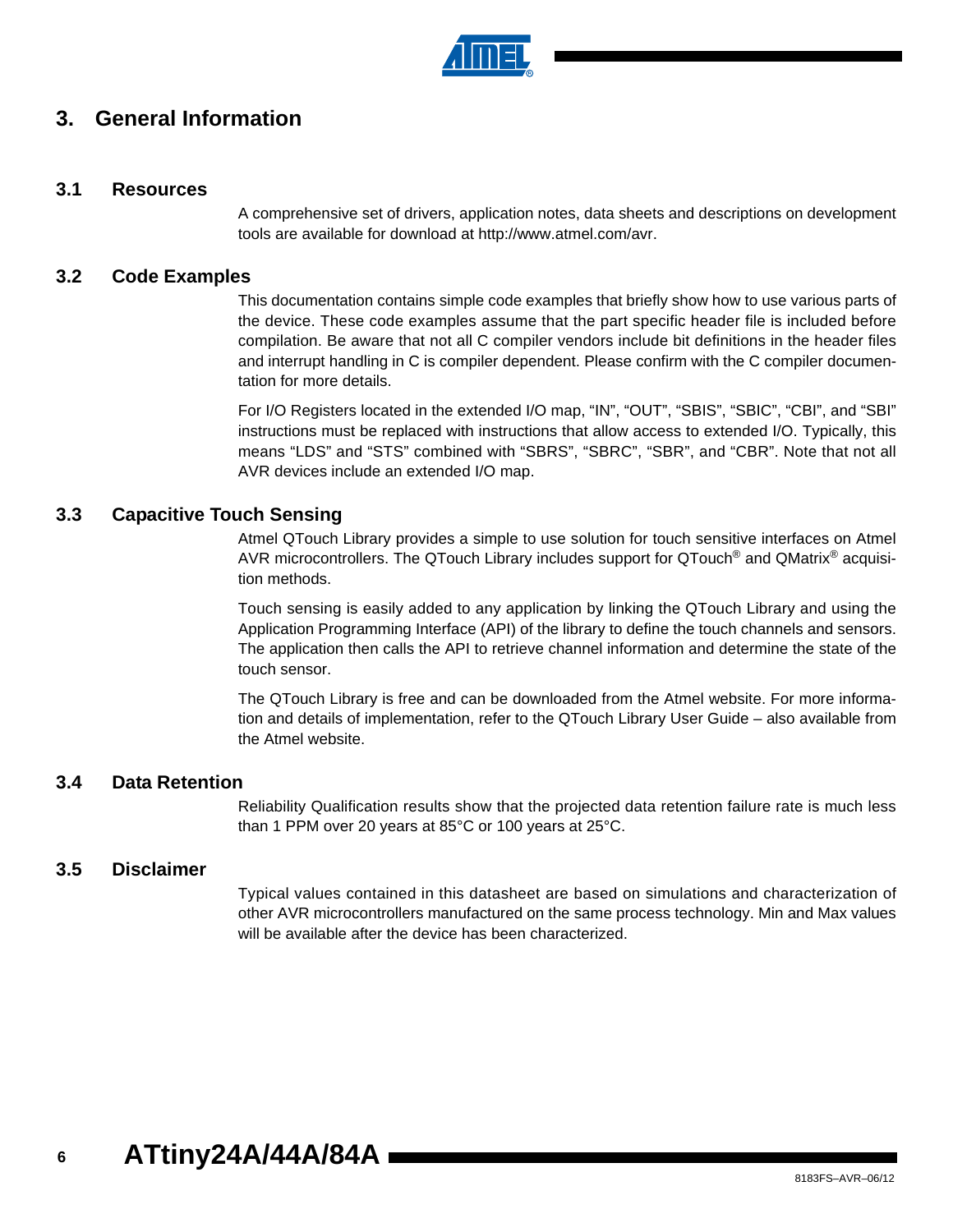# **ATtiny24A/44A/84A**

# **4. Register Summary**

| <b>Address</b>              | Name                          | Bit 7                    | Bit 6                                  | Bit 5                            | Bit 4                    | Bit 3                                             | Bit 2                                        | Bit 1                       | Bit 0                             | Page               |
|-----------------------------|-------------------------------|--------------------------|----------------------------------------|----------------------------------|--------------------------|---------------------------------------------------|----------------------------------------------|-----------------------------|-----------------------------------|--------------------|
| 0x3F (0x5F)                 | <b>SREG</b>                   | $\mathbf{I}$             | T                                      | H                                | S                        | $\vee$                                            | N                                            | Z                           | $\mathsf C$                       | Page 14            |
| 0x3E (0x5E)                 | <b>SPH</b>                    | $\overline{\phantom{0}}$ | $\overline{\phantom{a}}$               | $\overline{\phantom{a}}$         | $\overline{\phantom{a}}$ | $\overline{\phantom{m}}$                          |                                              | SP <sub>9</sub>             | SP <sub>8</sub>                   | Page 13            |
| 0x3D (0x5D)                 | SPL                           | SP7                      | SP <sub>6</sub>                        | SP <sub>5</sub>                  | SP <sub>4</sub>          | SP <sub>3</sub>                                   | SP <sub>2</sub>                              | SP <sub>1</sub>             | SP <sub>0</sub>                   | Page 13            |
| 0x3C (0x5C)                 | OCR0B                         |                          |                                        |                                  |                          | Timer/Counter0 - Output Compare Register B        |                                              |                             |                                   | Page 83            |
| 0x3B (0x5B)                 | <b>GIMSK</b>                  | $\equiv$                 | INT <sub>0</sub>                       | PCIE1                            | PCIE0                    | $\equiv$                                          | $\overbrace{\phantom{1232211}}$              | $\overline{\phantom{m}}$    | $\overline{\phantom{0}}$          | Page 50            |
| 0x3A (0x5A)                 | <b>GIFR</b>                   | $\overline{\phantom{a}}$ | INTF <sub>0</sub>                      | PCIF1                            | PCIF <sub>0</sub>        | $\overline{\phantom{m}}$                          | $\overline{\phantom{a}}$                     | $\qquad \qquad -$           | $\overline{\phantom{m}}$          | Page 51            |
| 0x39 (0x59)                 | TIMSK0                        | $\equiv$                 | $\overline{\phantom{0}}$               |                                  |                          |                                                   | <b>OCIE0B</b>                                | <b>OCIE0A</b>               | <b>TOIE0</b>                      | Page 83            |
| 0x38 (0x58)                 | TIFR <sub>0</sub>             | $\equiv$                 | $\equiv$                               |                                  |                          |                                                   | OCF0B                                        | OCF0A                       | TOV <sub>0</sub>                  | Page 84            |
| 0x37 (0x57)                 | <b>SPMCSR</b>                 | $\overline{\phantom{a}}$ | $\overline{\phantom{0}}$               | <b>RSIG</b>                      | <b>CTPB</b>              | <b>RFLB</b>                                       | <b>PGWRT</b>                                 | <b>PGERS</b>                | <b>SPMEN</b>                      | Page 156           |
| 0x36 (0x56)                 | <b>OCR0A</b>                  |                          |                                        |                                  |                          | Timer/Counter0 - Output Compare Register A        |                                              |                             |                                   | Page 83            |
| 0x35 (0x55)                 | <b>MCUCR</b>                  | <b>BODS</b>              | <b>PUD</b><br>$\overline{\phantom{0}}$ | SE                               | SM <sub>1</sub>          | SM <sub>0</sub>                                   | <b>BODSE</b>                                 | ISC01                       | ISC00<br><b>PORF</b>              | Pages 36, 50, 66   |
| 0x34 (0x54)<br>0x33 (0x53)  | <b>MCUSR</b><br><b>TCCR0B</b> | FOC0A                    |                                        | $\overline{\phantom{m}}$         |                          | <b>WDRF</b><br>WGM02                              | <b>BORF</b><br><b>CS02</b>                   | <b>EXTRF</b><br><b>CS01</b> |                                   | Page 44            |
| 0x32 (0x52)                 | <b>TCNT0</b>                  |                          | <b>FOC0B</b>                           |                                  |                          | Timer/Counter0                                    |                                              |                             | CS <sub>00</sub>                  | Page 82<br>Page 83 |
| 0x31 (0x51)                 | OSCCAL                        | CAL7                     | CAL6                                   | CAL5                             | CAL4                     | CAL <sub>3</sub>                                  | CAL <sub>2</sub>                             | CAL1                        | CALO                              | Page 31            |
| 0x30 (0x50)                 | <b>TCCR0A</b>                 | COM0A1                   | COM0A0                                 | COM0B1                           | COM0B0                   |                                                   | $\overline{\phantom{a}}$                     | WGM01                       | WGM00                             | Page 79            |
| 0x2F(0x4F)                  | TCCR1A                        | COM1A1                   | COM1A0                                 | COM1B1                           | COM1B0                   | $\overline{\phantom{m}}$                          | $\overline{\phantom{m}}$                     | WGM11                       | WGM10                             | Page 106           |
| 0x2E (0x4E)                 | TCCR1B                        | ICNC1                    | ICES1                                  |                                  | WGM13                    | WGM12                                             | <b>CS12</b>                                  | <b>CS11</b>                 | <b>CS10</b>                       | Page 108           |
| 0x2D (0x4D)                 | TCNT1H                        |                          |                                        |                                  |                          | Timer/Counter1 - Counter Register High Byte       |                                              |                             |                                   | Page 110           |
| 0x2C (0x4C)                 | TCNT1L                        |                          |                                        |                                  |                          | Timer/Counter1 - Counter Register Low Byte        |                                              |                             |                                   | Page 110           |
| 0x2B (0x4B)                 | OCR1AH                        |                          |                                        |                                  |                          | Timer/Counter1 - Compare Register A High Byte     |                                              |                             |                                   | Page 110           |
| 0x2A (0x4A)                 | OCR1AL                        |                          |                                        |                                  |                          | Timer/Counter1 - Compare Register A Low Byte      |                                              |                             |                                   | Page 110           |
| 0x29 (0x49)                 | OCR1BH                        |                          |                                        |                                  |                          | Timer/Counter1 - Compare Register B High Byte     |                                              |                             |                                   | Page 110           |
| 0x28 (0x48)                 | OCR1BL                        |                          |                                        |                                  |                          | Timer/Counter1 - Compare Register B Low Byte      |                                              |                             |                                   | Page 110           |
| 0x27 (0x47)                 | <b>DWDR</b>                   |                          |                                        |                                  |                          | DWDR[7:0]                                         |                                              |                             |                                   | Page 151           |
| 0x26 (0x46)                 | <b>CLKPR</b>                  | <b>CLKPCE</b>            | $\overline{\phantom{a}}$               | $\overline{\phantom{m}}$         |                          | CLKPS3                                            | CLKPS2                                       | CLKPS1                      | CLKPS0                            | Page 31            |
| 0x25 (0x45)                 | ICR1H                         |                          |                                        |                                  |                          | Timer/Counter1 - Input Capture Register High Byte |                                              |                             |                                   | Page 111           |
| 0x24 (0x44)                 | ICR1L                         |                          |                                        |                                  |                          | Timer/Counter1 - Input Capture Register Low Byte  |                                              |                             |                                   | Page 111           |
| 0x23 (0x43)                 | <b>GTCCR</b>                  | <b>TSM</b>               | $\overline{\phantom{a}}$               | $\overline{\phantom{a}}$         |                          |                                                   |                                              |                             | <b>PSR10</b><br>$\qquad \qquad -$ | Page 114           |
| 0x22 (0x42)                 | TCCR1C<br><b>WDTCSR</b>       | FOC1A<br><b>WDIF</b>     | FOC1B<br><b>WDIE</b>                   | $\overline{\phantom{a}}$<br>WDP3 | $\overline{\phantom{a}}$ | $\overline{\phantom{m}}$<br><b>WDE</b>            | $\overline{\phantom{a}}$<br>WDP <sub>2</sub> | $\overline{\phantom{0}}$    | WDP0                              | Page 109           |
| 0x21 (0x41)<br>0x20 (0x40)  | PCMSK1                        | $\equiv$                 |                                        |                                  | <b>WDCE</b>              | PCINT11                                           | PCINT10                                      | WDP1<br>PCINT9              | PCINT8                            | Page 44<br>Page 51 |
| 0x1F (0x3F)                 | <b>EEARH</b>                  | $\overline{\phantom{m}}$ | $\overline{\phantom{0}}$               | $\overline{\phantom{a}}$         | $\overline{\phantom{a}}$ |                                                   |                                              |                             | EEAR8                             | Page 20            |
| 0x1E (0x3E)                 | EEARL                         | EEAR7                    | EEAR6                                  | EEAR5                            | EEAR4                    | EEAR3                                             | EEAR2                                        | EEAR1                       | EEAR0                             | Page 21            |
| 0x1D (0x3D)                 | EEDR                          |                          |                                        |                                  |                          | <b>EEPROM Data Register</b>                       |                                              |                             |                                   | Page 21            |
| 0x1C (0x3C)                 | EECR                          | $\qquad \qquad -$        | $\overline{\phantom{a}}$               | EEPM1                            | EEPM0                    | EERIE                                             | EEMPE                                        | EEPE                        | EERE                              | Page 23            |
| 0x1B (0x3B)                 | <b>PORTA</b>                  | PORTA7                   | PORTA6                                 | PORTA5                           | PORTA4                   | PORTA3                                            | PORTA2                                       | PORTA1                      | PORTA0                            | Page 66            |
| 0x1A (0x3A)                 | <b>DDRA</b>                   | DDA7                     | DDA6                                   | DDA5                             | DDA4                     | DDA3                                              | DDA <sub>2</sub>                             | DDA1                        | DDA0                              | Page 66            |
| 0x19 (0x39)                 | <b>PINA</b>                   | PINA7                    | PINA6                                  | PINA5                            | PINA4                    | PINA3                                             | PINA <sub>2</sub>                            | PINA1                       | PINA0                             | Page 67            |
| 0x18 (0x38)                 | <b>PORTB</b>                  | $\overline{\phantom{a}}$ | $\overline{\phantom{a}}$               | $\overline{\phantom{m}}$         |                          | PORTB3                                            | PORTB <sub>2</sub>                           | PORTB1                      | PORTB0                            | Page 67            |
| 0x17 (0x37)                 | <b>DDRB</b>                   | $\overline{\phantom{a}}$ | -                                      | $\overline{\phantom{m}}$         |                          | DDB3                                              | DDB <sub>2</sub>                             | DDB1                        | DDB <sub>0</sub>                  | Page 67            |
| 0x16 (0x36)                 | <b>PINB</b>                   | $\overline{\phantom{a}}$ | $\overline{\phantom{a}}$               | $\overline{\phantom{a}}$         |                          | PINB <sub>3</sub>                                 | PINB <sub>2</sub>                            | PINB1                       | PINB <sub>0</sub>                 | Page 67            |
| 0x15 (0x35)                 | GPIOR2                        |                          |                                        |                                  |                          | General Purpose I/O Register 2                    |                                              |                             |                                   | Page 22            |
| 0x14 (0x34)                 | GPIOR1                        |                          |                                        |                                  |                          | General Purpose I/O Register 1                    |                                              |                             |                                   | Page 23            |
| 0x13 (0x33)                 | GPIOR0                        |                          |                                        |                                  |                          | General Purpose I/O Register 0                    |                                              |                             |                                   | Page 23            |
| 0x12 (0x32)<br>0x11 (0x31)) | PCMSK0<br>Reserved            | PCINT7                   | PCINT6                                 | PCINT5                           | PCINT4                   | PCINT3<br>$\overline{\phantom{a}}$                | PCINT2                                       | PCINT1                      | PCINT0                            | Page 52            |
| 0x10 (0x30)                 | <b>USIBR</b>                  |                          |                                        |                                  |                          | <b>USI Buffer Register</b>                        |                                              |                             |                                   | Page 127           |
| 0x0F(0x2F)                  | <b>USIDR</b>                  |                          |                                        |                                  |                          | USI Data Register                                 |                                              |                             |                                   | Page 126           |
| 0x0E(0x2E)                  | <b>USISR</b>                  | <b>USISIF</b>            | <b>USIOIF</b>                          | <b>USIPF</b>                     | <b>USIDC</b>             | USICNT3                                           | USICNT2                                      | USICNT1                     | <b>USICNT0</b>                    | Page 125           |
| 0x0D (0x2D)                 | <b>USICR</b>                  | <b>USISIE</b>            | <b>USIOIE</b>                          | USIWM1                           | <b>USIWM0</b>            | USICS1                                            | USICS0                                       | <b>USICLK</b>               | <b>USITC</b>                      | Page 123           |
| 0x0C (0x2C)                 | TIMSK1                        | $\overline{\phantom{a}}$ | $\qquad \qquad -$                      | ICIE1                            | $\overline{\phantom{a}}$ | $\qquad \qquad -$                                 | OCIE1B                                       | OCIE1A                      | TOIE1                             | Page 111           |
| 0x0B(0x2B)                  | TIFR1                         | $\overline{\phantom{m}}$ | $\overline{\phantom{a}}$               | ICF1                             | $\overline{\phantom{m}}$ | $\overline{\phantom{m}}$                          | OCF1B                                        | OCF1A                       | TOV <sub>1</sub>                  | Page 112           |
| 0x0A (0x2A)                 | Reserved                      |                          |                                        |                                  |                          |                                                   |                                              |                             |                                   |                    |
| 0x09 (0x29)                 | Reserved                      |                          |                                        |                                  |                          |                                                   |                                              |                             |                                   |                    |
| 0x08 (0x28)                 | <b>ACSR</b>                   | <b>ACD</b>               | <b>ACBG</b>                            | <b>ACO</b>                       | ACI                      | <b>ACIE</b>                                       | <b>ACIC</b>                                  | ACIS1                       | ACIS0                             | Page 129           |
| 0x07 (0x27)                 | ADMUX                         | REFS1                    | REFS0                                  | MUX5                             | MUX4                     | MUX3                                              | MUX2                                         | MUX1                        | MUX0                              | Page 144           |
| 0x06 (0x26)                 | <b>ADCSRA</b>                 | <b>ADEN</b>              | ADSC                                   | ADATE                            | <b>ADIF</b>              | ADIE                                              | ADPS2                                        | ADPS1                       | ADPS0                             | Page 146           |
| 0x05 (0x25)                 | <b>ADCH</b>                   |                          |                                        |                                  |                          | ADC Data Register High Byte                       |                                              |                             |                                   | Page 148           |
| 0x04 (0x24)                 | <b>ADCL</b>                   |                          |                                        |                                  |                          | ADC Data Register Low Byte                        |                                              |                             |                                   | Page 148           |
| 0x03 (0x23)                 | <b>ADCSRB</b>                 | <b>BIN</b>               | <b>ACME</b>                            |                                  | ADLAR                    |                                                   | ADTS2                                        | ADTS1                       | ADTS0                             | Pages 130, 148     |
| 0x02 (0x22)                 | Reserved                      |                          |                                        |                                  |                          |                                                   |                                              |                             |                                   |                    |
| 0x01 (0x21)                 | DIDR0                         | ADC7D                    | ADC6D                                  | ADC5D                            | ADC4D                    | ADC3D                                             | ADC <sub>2</sub> D                           | ADC1D                       | ADC0D                             | Pages 131, 149     |
| 0x00 (0x20)                 | <b>PRR</b>                    | $\overline{\phantom{a}}$ | $\overline{\phantom{a}}$               | $\overline{\phantom{a}}$         | $\overline{\phantom{a}}$ | PRTIM1                                            | PRTIM0                                       | <b>PRUSI</b>                | PRADC                             | Page 37            |

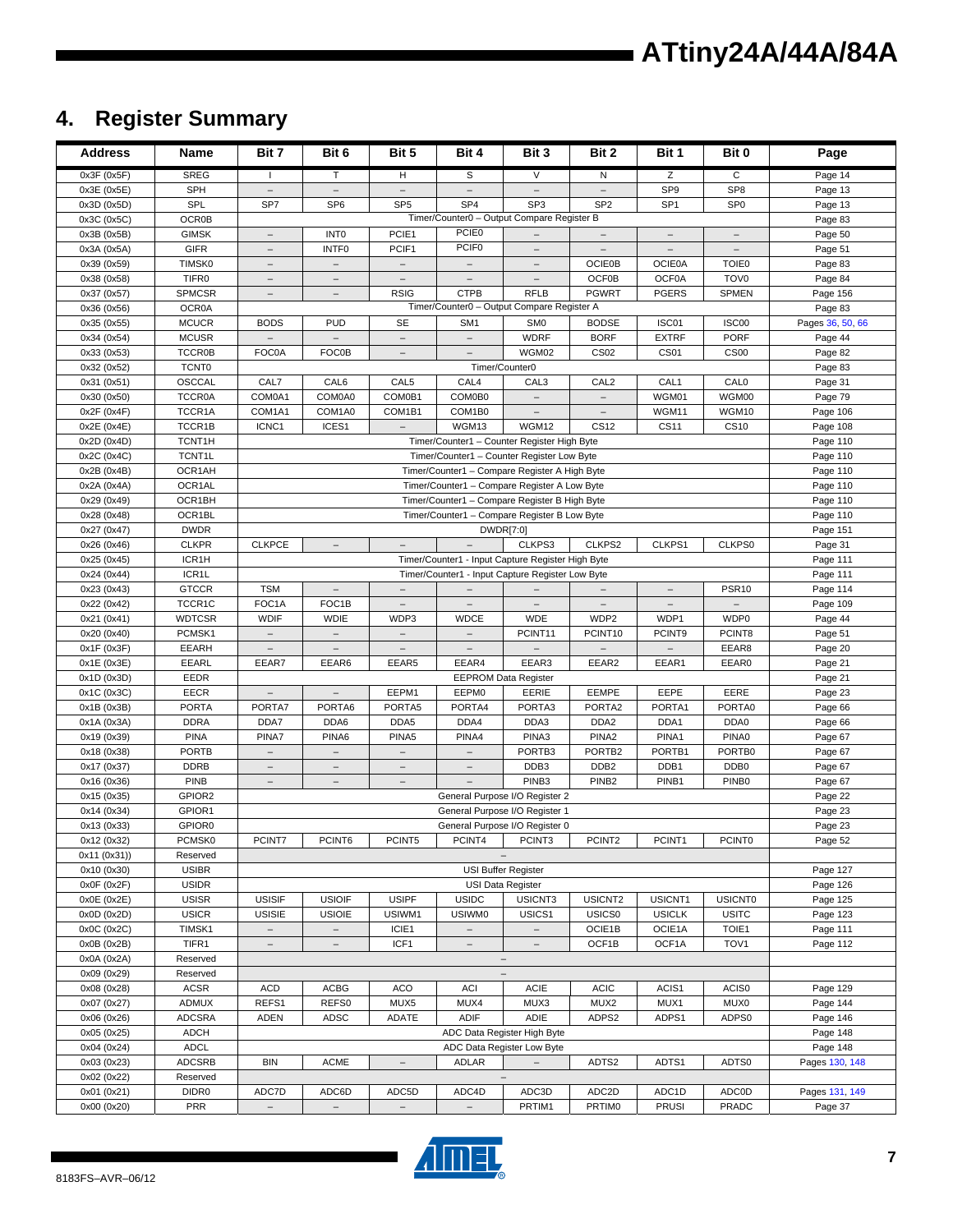

- Note: 1. For compatibility with future devices, reserved bits should be written to zero if accessed. Reserved I/O memory addresses should never be written.
	- 2. I/O Registers within the address range 0x00 0x1F are directly bit-accessible using the SBI and CBI instructions. In these registers, the value of single bits can be checked by using the SBIS and SBIC instructions.
	- 3. Some of the Status Flags are cleared by writing a logical one to them. Note that, unlike most other AVRs, the CBI and SBI instructions will only operation the specified bit, and can therefore be used on registers containing such Status Flags. The CBI and SBI instructions work with registers 0x00 to 0x1F only.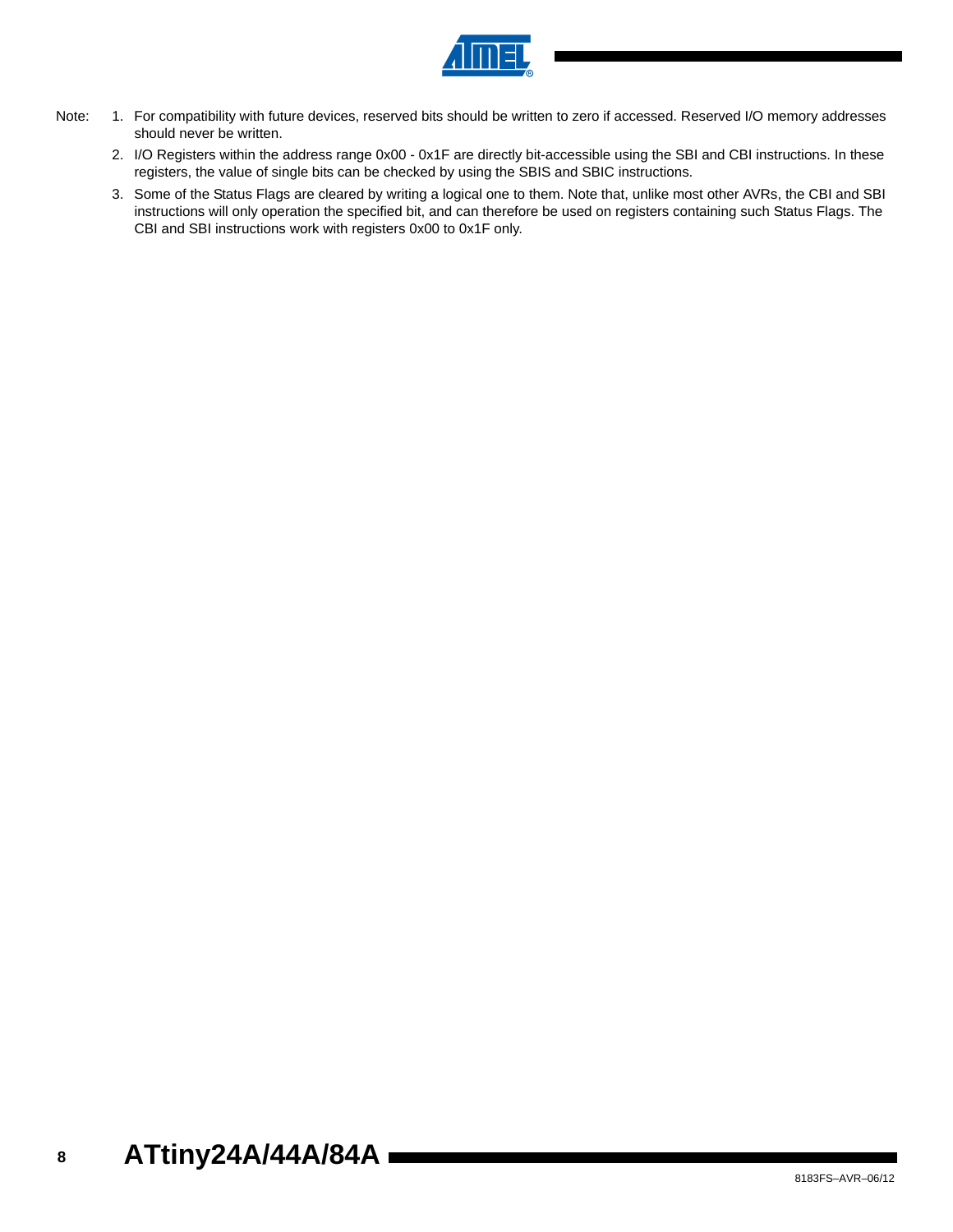# **ATtiny24A/44A/84A**

# **5. Instruction Set Summary**

| <b>Mnemonics</b>              | <b>Operands</b>                   | <b>Description</b>                                         | Operation                                                                                            | <b>Flags</b>             | #Clocks                      |
|-------------------------------|-----------------------------------|------------------------------------------------------------|------------------------------------------------------------------------------------------------------|--------------------------|------------------------------|
|                               | ARITHMETIC AND LOGIC INSTRUCTIONS |                                                            |                                                                                                      |                          |                              |
| <b>ADD</b>                    | Rd, Rr                            | Add two Registers                                          | $Rd \leftarrow Rd + Rr$                                                                              | Z, C, N, V, H            | 1                            |
| <b>ADC</b>                    | Rd, Rr                            | Add with Carry two Registers                               | $Rd \leftarrow Rd + Rr + C$                                                                          | Z, C, N, V, H            | $\mathbf{1}$                 |
| <b>ADIW</b>                   | Rdl,K                             | Add Immediate to Word                                      | $Rdh:Rdl \leftarrow Rdh:Rdl + K$                                                                     | Z, C, N, V, S            | $\overline{2}$               |
| <b>SUB</b>                    | Rd, Rr                            | Subtract two Registers                                     | $Rd \leftarrow Rd - Rr$                                                                              | Z, C, N, V, H            | $\mathbf{1}$                 |
| <b>SUBI</b>                   | Rd, K                             | Subtract Constant from Register                            | $Rd \leftarrow Rd - K$                                                                               | Z, C, N, V, H            | $\mathbf{1}$                 |
| <b>SBC</b>                    | Rd, Rr                            | Subtract with Carry two Registers                          | $Rd \leftarrow Rd - Rr - C$                                                                          | Z, C, N, V, H            | 1                            |
| <b>SBCI</b>                   | Rd, K                             | Subtract with Carry Constant from Reg.                     | $Rd \leftarrow Rd - K - C$                                                                           | Z, C, N, V, H            | $\mathbf{1}$                 |
| <b>SBIW</b>                   | Rdl,K                             | Subtract Immediate from Word                               | Rdh:Rdl ← Rdh:Rdl - K                                                                                | Z, C, N, V, S            | $\overline{2}$               |
| <b>AND</b>                    | Rd, Rr                            | <b>Logical AND Registers</b>                               | $Rd \leftarrow Rd \bullet Rr$                                                                        | Z, N, V                  | $\mathbf{1}$                 |
| <b>ANDI</b>                   | Rd, K                             | Logical AND Register and Constant                          | $Rd \leftarrow Rd \bullet K$                                                                         | Z, N, V                  | $\mathbf{1}$                 |
| <b>OR</b>                     | Rd, Rr                            | Logical OR Registers                                       | $Rd \leftarrow Rd$ v Rr                                                                              | Z, N, V                  | $\mathbf{1}$                 |
| ORI                           | Rd, K                             | Logical OR Register and Constant                           | $Rd \leftarrow Rd \vee K$                                                                            | Z, N, V                  | $\mathbf{1}$                 |
| <b>EOR</b>                    | Rd, Rr                            | <b>Exclusive OR Registers</b>                              | $Rd \leftarrow Rd \oplus Rr$                                                                         | Z, N, V                  | $\mathbf{1}$                 |
| <b>COM</b>                    | Rd                                | One's Complement                                           | $Rd \leftarrow 0xFF - Rd$                                                                            | Z, C, N, V               | $\mathbf{1}$                 |
| <b>NEG</b><br><b>SBR</b>      | Rd<br>Rd,K                        | Two's Complement                                           | $Rd \leftarrow 0x00 - Rd$<br>$Rd \leftarrow Rd \vee K$                                               | Z, C, N, V, H<br>Z.N.V   | $\mathbf{1}$<br>$\mathbf{1}$ |
| <b>CBR</b>                    | Rd,K                              | Set Bit(s) in Register<br>Clear Bit(s) in Register         | $Rd \leftarrow Rd \bullet (0xFF - K)$                                                                | Z, N, V                  | $\mathbf{1}$                 |
| <b>INC</b>                    | Rd                                | Increment                                                  | $Rd \leftarrow Rd + 1$                                                                               | Z, N, V                  | 1                            |
| <b>DEC</b>                    | Rd                                | Decrement                                                  | $Rd \leftarrow Rd - 1$                                                                               | Z, N, V                  | $\mathbf{1}$                 |
| TST                           | Rd                                | Test for Zero or Minus                                     | $Rd \leftarrow Rd \bullet Rd$                                                                        | Z, N, V                  | $\mathbf{1}$                 |
| <b>CLR</b>                    | Rd                                | <b>Clear Register</b>                                      | $Rd \leftarrow Rd \oplus Rd$                                                                         | Z.N.V                    | $\mathbf{1}$                 |
| <b>SER</b>                    | Rd                                | Set Register                                               | $Rd \leftarrow 0xFF$                                                                                 | None                     | 1                            |
| <b>BRANCH INSTRUCTIONS</b>    |                                   |                                                            |                                                                                                      |                          |                              |
| <b>RJMP</b>                   | k                                 | Relative Jump                                              | $PC \leftarrow PC + k + 1$                                                                           | None                     | $\overline{2}$               |
| <b>IJMP</b>                   |                                   | Indirect Jump to (Z)                                       | $PC \leftarrow Z$                                                                                    | None                     | $\overline{2}$               |
| <b>RCALL</b>                  | $\sf k$                           | Relative Subroutine Call                                   | $PC \leftarrow PC + k + 1$                                                                           | None                     | 3                            |
| <b>ICALL</b>                  |                                   | Indirect Call to (Z)                                       | $PC \leftarrow Z$                                                                                    | None                     | 3                            |
| <b>RET</b>                    |                                   | Subroutine Return                                          | $PC \leftarrow$ STACK                                                                                | None                     | $\overline{4}$               |
| RETI                          |                                   | Interrupt Return                                           | $PC \leftarrow$ STACK                                                                                |                          | $\overline{4}$               |
| <b>CPSE</b>                   | Rd,Rr                             | Compare, Skip if Equal                                     | if (Rd = Rr) PC $\leftarrow$ PC + 2 or 3                                                             | None                     | 1/2/3                        |
| CP                            | Rd, Rr                            | Compare                                                    | $Rd - Rr$                                                                                            | Z, N, V, C, H            | $\mathbf{1}$                 |
| <b>CPC</b>                    | Rd, Rr                            | Compare with Carry                                         | $Rd - Rr - C$                                                                                        | Z, N, V, C, H            | $\mathbf{1}$                 |
| CPI                           | Rd,K                              | Compare Register with Immediate                            | $Rd - K$                                                                                             | Z, N, V, C, H            | $\mathbf{1}$                 |
| <b>SBRC</b>                   | Rr, b                             | Skip if Bit in Register Cleared                            | if $(Rr(b)=0) PC \leftarrow PC + 2$ or 3                                                             | None                     | 1/2/3                        |
| <b>SBRS</b>                   | Rr, b                             | Skip if Bit in Register is Set                             | if $(Rr(b)=1) PC \leftarrow PC + 2$ or 3                                                             | None                     | 1/2/3                        |
| <b>SBIC</b>                   | P, b                              | Skip if Bit in I/O Register Cleared                        | if $(P(b)=0) PC \leftarrow PC + 2$ or 3                                                              | None                     | 1/2/3                        |
| <b>SBIS</b>                   | P, b                              | Skip if Bit in I/O Register is Set                         | if $(P(b)=1) PC \leftarrow PC + 2$ or 3                                                              | None                     | 1/2/3<br>1/2                 |
| <b>BRBS</b><br><b>BRBC</b>    | s, k                              | Branch if Status Flag Set<br>Branch if Status Flag Cleared | if (SREG(s) = 1) then $PC \leftarrow PC + k + 1$<br>if (SREG(s) = 0) then $PC \leftarrow PC + k + 1$ | None<br>None             | 1/2                          |
| <b>BREQ</b>                   | s, k<br>k                         | <b>Branch if Equal</b>                                     | if $(Z = 1)$ then PC $\leftarrow$ PC + k + 1                                                         | None                     | 1/2                          |
| <b>BRNE</b>                   | k                                 | Branch if Not Equal                                        | if $(Z = 0)$ then PC $\leftarrow$ PC + k + 1                                                         | None                     | 1/2                          |
| <b>BRCS</b>                   | k                                 | Branch if Carry Set                                        | if $(C = 1)$ then $PC \leftarrow PC + k + 1$                                                         | None                     | 1/2                          |
| <b>BRCC</b>                   | k                                 | <b>Branch if Carry Cleared</b>                             | if $(C = 0)$ then $PC \leftarrow PC + k + 1$                                                         | None                     | 1/2                          |
| <b>BRSH</b>                   | k                                 | Branch if Same or Higher                                   | if $(C = 0)$ then $PC \leftarrow PC + k + 1$                                                         | None                     | 1/2                          |
| <b>BRLO</b>                   | k                                 | Branch if Lower                                            | if $(C = 1)$ then $PC \leftarrow PC + k + 1$                                                         | None                     | 1/2                          |
| <b>BRMI</b>                   | k                                 | Branch if Minus                                            | if $(N = 1)$ then $PC \leftarrow PC + k + 1$                                                         | None                     | 1/2                          |
| <b>BRPL</b>                   | k                                 | Branch if Plus                                             | if $(N = 0)$ then $PC \leftarrow PC + k + 1$                                                         | None                     | 1/2                          |
| <b>BRGE</b>                   | k                                 | Branch if Greater or Equal, Signed                         | if $(N \oplus V = 0)$ then $PC \leftarrow PC + k + 1$                                                | None                     | 1/2                          |
| <b>BRLT</b>                   | k                                 | Branch if Less Than Zero, Signed                           | if $(N \oplus V = 1)$ then $PC \leftarrow PC + k + 1$                                                | None                     | 1/2                          |
| <b>BRHS</b>                   | k                                 | Branch if Half Carry Flag Set                              | if $(H = 1)$ then PC $\leftarrow$ PC + k + 1                                                         | None                     | 1/2                          |
| <b>BRHC</b>                   | k                                 | Branch if Half Carry Flag Cleared                          | if $(H = 0)$ then $PC \leftarrow PC + k + 1$                                                         | None                     | 1/2                          |
| <b>BRTS</b>                   | k                                 | Branch if T Flag Set                                       | if $(T = 1)$ then PC $\leftarrow$ PC + k + 1                                                         | None                     | 1/2                          |
| <b>BRTC</b>                   | k                                 | Branch if T Flag Cleared                                   | if $(T = 0)$ then $PC \leftarrow PC + k + 1$                                                         | None                     | 1/2                          |
| <b>BRVS</b>                   | k                                 | Branch if Overflow Flag is Set                             | if $(V = 1)$ then $PC \leftarrow PC + k + 1$                                                         | None                     | 1/2                          |
| <b>BRVC</b>                   | k                                 | Branch if Overflow Flag is Cleared                         | if $(V = 0)$ then $PC \leftarrow PC + k + 1$                                                         | None                     | 1/2                          |
| <b>BRIE</b>                   | k                                 | Branch if Interrupt Enabled                                | if ( $1 = 1$ ) then $PC \leftarrow PC + k + 1$                                                       | None                     | 1/2                          |
| <b>BRID</b>                   | k                                 | Branch if Interrupt Disabled                               | if ( $1 = 0$ ) then PC $\leftarrow$ PC + k + 1                                                       | None                     | 1/2                          |
| BIT AND BIT-TEST INSTRUCTIONS |                                   |                                                            |                                                                                                      |                          |                              |
| <b>SBI</b>                    | P,b                               | Set Bit in I/O Register                                    | $I/O(P,b) \leftarrow 1$                                                                              | None                     | $\overline{2}$               |
| CBI                           | P,b<br>Rd                         | Clear Bit in I/O Register                                  | $I/O(P,b) \leftarrow 0$                                                                              | None                     | $\overline{2}$               |
| <b>LSL</b><br>LSR             | Rd                                | Logical Shift Left<br>Logical Shift Right                  | $Rd(n+1) \leftarrow Rd(n), Rd(0) \leftarrow 0$<br>$Rd(n) \leftarrow Rd(n+1), Rd(7) \leftarrow 0$     | Z, C, N, V<br>Z, C, N, V | 1<br>$\mathbf{1}$            |
| <b>ROL</b>                    | Rd                                | Rotate Left Through Carry                                  | $Rd(0) \leftarrow C, Rd(n+1) \leftarrow Rd(n), C \leftarrow Rd(7)$                                   | Z, C, N, V               | 1                            |

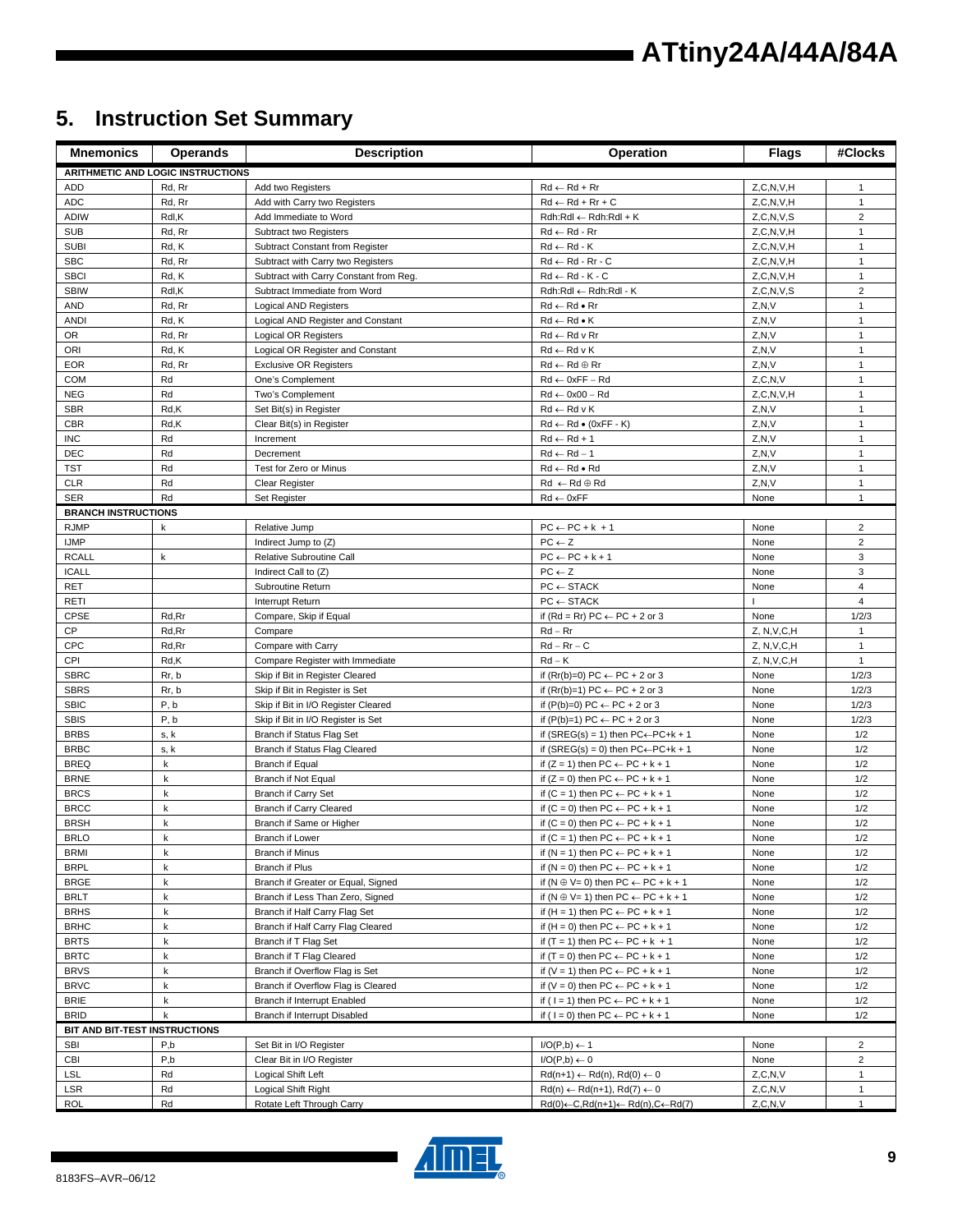

| <b>Mnemonics</b>                  | <b>Operands</b>            | <b>Description</b>                                              | Operation                                                          | <b>Flags</b>           | #Clocks                                   |
|-----------------------------------|----------------------------|-----------------------------------------------------------------|--------------------------------------------------------------------|------------------------|-------------------------------------------|
| <b>ROR</b>                        | Rd                         | Rotate Right Through Carry                                      | $Rd(7) \leftarrow C, Rd(n) \leftarrow Rd(n+1), C \leftarrow Rd(0)$ | Z, C, N, V             | 1                                         |
| ASR                               | Rd                         | Arithmetic Shift Right                                          | $Rd(n) \leftarrow Rd(n+1), n=06$                                   | Z, C, N, V             | $\mathbf{1}$                              |
| <b>SWAP</b>                       | Rd                         | Swap Nibbles                                                    | $Rd(30) \leftarrow Rd(74), Rd(74) \leftarrow Rd(30)$               | None                   | $\mathbf{1}$                              |
| <b>BSET</b>                       | $\sf s$                    | Flag Set                                                        | $SREG(s) \leftarrow 1$                                             | SREG(s)                | $\mathbf{1}$                              |
| <b>BCLR</b>                       | $\mathsf{s}$               | <b>Flag Clear</b>                                               | $SREG(s) \leftarrow 0$                                             | SREG(s)                | $\mathbf{1}$                              |
| <b>BST</b>                        | Rr, b                      | Bit Store from Register to T                                    | $T \leftarrow Rr(b)$                                               | T                      | 1                                         |
| <b>BLD</b>                        | Rd, b                      | Bit load from T to Register                                     | $Rd(b) \leftarrow T$                                               | None                   | $\mathbf{1}$                              |
| <b>SEC</b>                        |                            | Set Carry                                                       | $C \leftarrow 1$                                                   | $\mathsf{C}$           | $\mathbf{1}$                              |
| <b>CLC</b>                        |                            | Clear Carry                                                     | $C \leftarrow 0$                                                   | $\mathsf{C}$           | $\mathbf{1}$                              |
| <b>SEN</b>                        |                            | Set Negative Flag                                               | $N \leftarrow 1$                                                   | ${\sf N}$<br>${\sf N}$ | $\mathbf{1}$                              |
| <b>CLN</b><br><b>SEZ</b>          |                            | Clear Negative Flag<br>Set Zero Flag                            | $N \leftarrow 0$<br>$Z \leftarrow 1$                               | Z                      | $\mathbf{1}$<br>$\mathbf{1}$              |
| CLZ                               |                            | Clear Zero Flag                                                 | $Z \leftarrow 0$                                                   | Z                      | 1                                         |
| SEI                               |                            | Global Interrupt Enable                                         | $I \leftarrow 1$                                                   |                        | $\mathbf{1}$                              |
| <b>CLI</b>                        |                            | Global Interrupt Disable                                        | $I \leftarrow 0$                                                   |                        | 1                                         |
| <b>SES</b>                        |                            | Set Signed Test Flag                                            | $S \leftarrow 1$                                                   | S                      | $\mathbf{1}$                              |
| <b>CLS</b>                        |                            | Clear Signed Test Flag                                          | $\texttt{S} \gets \texttt{0}$                                      | $\mathbb S$            | $\mathbf{1}$                              |
| <b>SEV</b>                        |                            | Set Twos Complement Overflow.                                   | $V \leftarrow 1$                                                   | $\vee$                 | 1                                         |
| <b>CLV</b>                        |                            | Clear Twos Complement Overflow                                  | $V \leftarrow 0$                                                   | $\vee$                 | $\mathbf{1}$                              |
| <b>SET</b>                        |                            | Set T in SREG                                                   | $T \leftarrow 1$                                                   | $\top$                 | $\mathbf{1}$                              |
| <b>CLT</b>                        |                            | Clear T in SREG                                                 | $T \leftarrow 0$                                                   | T                      | $\mathbf{1}$                              |
| <b>SEH</b>                        |                            | Set Half Carry Flag in SREG                                     | $H \leftarrow 1$                                                   | Н                      | $\mathbf{1}$                              |
| <b>CLH</b>                        |                            | Clear Half Carry Flag in SREG                                   | $H \leftarrow 0$                                                   | Н                      | $\mathbf{1}$                              |
| <b>DATA TRANSFER INSTRUCTIONS</b> |                            |                                                                 |                                                                    |                        |                                           |
| MOV                               | Rd, Rr                     | Move Between Registers                                          | $Rd \leftarrow Rr$                                                 | None                   | 1                                         |
| <b>MOVW</b>                       | Rd, Rr                     | Copy Register Word                                              | Rd+1:Rd ← Rr+1:Rr                                                  | None                   | $\mathbf{1}$                              |
| LDI                               | Rd, K                      | Load Immediate                                                  | $Rd \leftarrow K$                                                  | None                   | 1                                         |
| LD                                | Rd, X                      | Load Indirect                                                   | $Rd \leftarrow (X)$                                                | None                   | $\overline{2}$                            |
| LD<br>LD                          | $Rd, X+$<br><b>Rd, - X</b> | Load Indirect and Post-Inc.                                     | $Rd \leftarrow (X), X \leftarrow X + 1$                            | None                   | $\overline{\mathbf{c}}$<br>$\overline{2}$ |
| LD                                | Rd, Y                      | Load Indirect and Pre-Dec.<br>Load Indirect                     | $X \leftarrow X - 1$ , Rd $\leftarrow (X)$<br>$Rd \leftarrow (Y)$  | None<br>None           | $\overline{2}$                            |
| LD                                | Rd, Y+                     | Load Indirect and Post-Inc.                                     | $Rd \leftarrow (Y), Y \leftarrow Y + 1$                            | None                   | $\overline{2}$                            |
| LD                                | <b>Rd. - Y</b>             | Load Indirect and Pre-Dec.                                      | $Y \leftarrow Y - 1$ , Rd $\leftarrow (Y)$                         | None                   | $\overline{2}$                            |
| LDD                               | Rd, Y+q                    | Load Indirect with Displacement                                 | $Rd \leftarrow (Y + q)$                                            | None                   | $\overline{2}$                            |
| LD                                | Rd, Z                      | Load Indirect                                                   | $Rd \leftarrow (Z)$                                                | None                   | $\overline{\mathbf{c}}$                   |
| LD                                | $Rd, Z+$                   | Load Indirect and Post-Inc.                                     | $Rd \leftarrow (Z), Z \leftarrow Z+1$                              | None                   | $\overline{2}$                            |
| LD                                | Rd, -Z                     | Load Indirect and Pre-Dec.                                      | $Z \leftarrow Z - 1$ , Rd $\leftarrow (Z)$                         | None                   | $\overline{2}$                            |
| LDD                               | Rd, Z+q                    | Load Indirect with Displacement                                 | $Rd \leftarrow (Z + q)$                                            | None                   | $\overline{2}$                            |
| LDS                               | Rd, k                      | Load Direct from SRAM                                           | $Rd \leftarrow (k)$                                                | None                   | $\overline{2}$                            |
| <b>ST</b>                         | X, Rr                      | Store Indirect                                                  | $(X) \leftarrow Rr$                                                | None                   | $\overline{2}$                            |
| ST                                | $X + Rr$                   | Store Indirect and Post-Inc.                                    | $(X) \leftarrow \mathsf{Rr}, X \leftarrow X + 1$                   | None                   | $\overline{2}$                            |
| ST                                | - X, Rr                    | Store Indirect and Pre-Dec.                                     | $X \leftarrow X - 1$ , $(X) \leftarrow Rr$                         | None                   | $\overline{2}$                            |
| <b>ST</b>                         | Y, Rr                      | Store Indirect                                                  | $(Y) \leftarrow Rr$                                                | None                   | $\overline{2}$                            |
| <b>ST</b>                         | Y+, Rr                     | Store Indirect and Post-Inc.                                    | $(Y) \leftarrow \mathsf{R}r, Y \leftarrow Y + 1$                   | None                   | $\overline{2}$                            |
| ST<br><b>STD</b>                  | - Y, Rr                    | Store Indirect and Pre-Dec.<br>Store Indirect with Displacement | $Y \leftarrow Y - 1$ , $(Y) \leftarrow Rr$                         | None<br>None           | $\overline{\mathbf{c}}$<br>$\overline{2}$ |
| ST                                | Y+q,Rr<br>Z, Rr            | Store Indirect                                                  | $(Y + q) \leftarrow Rr$<br>$(Z) \leftarrow \mathsf{Rr}$            | None                   | $\overline{2}$                            |
| ST                                | $Z+$ , Rr                  | Store Indirect and Post-Inc.                                    | $(Z) \leftarrow \mathsf{Rr}, Z \leftarrow Z + 1$                   | None                   | $\overline{2}$                            |
| ST                                | -Z, Rr                     | Store Indirect and Pre-Dec.                                     | $Z \leftarrow Z - 1$ , $(Z) \leftarrow Rr$                         | None                   | $\overline{2}$                            |
| <b>STD</b>                        | Z+q,Rr                     | Store Indirect with Displacement                                | $(Z + q) \leftarrow Rr$                                            | None                   | $\overline{2}$                            |
| <b>STS</b>                        | k, Rr                      | Store Direct to SRAM                                            | $(k) \leftarrow Rr$                                                | None                   | $\overline{2}$                            |
| LPM                               |                            | Load Program Memory                                             | $R0 \leftarrow (Z)$                                                | None                   | 3                                         |
| LPM                               | Rd, Z                      | Load Program Memory                                             | $Rd \leftarrow (Z)$                                                | None                   | 3                                         |
| LPM                               | $Rd, Z+$                   | Load Program Memory and Post-Inc                                | $Rd \leftarrow (Z), Z \leftarrow Z+1$                              | None                   | 3                                         |
| <b>SPM</b>                        |                            | Store Program Memory                                            | $(z) \leftarrow R1:R0$                                             | None                   |                                           |
| IN                                | Rd, P                      | In Port                                                         | $Rd \leftarrow P$                                                  | None                   | 1                                         |
| OUT                               | P, Rr                      | Out Port                                                        | $P \leftarrow Rr$                                                  | None                   | $\mathbf{1}$                              |
| <b>PUSH</b>                       | Rr                         | Push Register on Stack                                          | $STACK \leftarrow Rr$                                              | None                   | $\overline{2}$                            |
| POP                               | Rd                         | Pop Register from Stack                                         | $Rd \leftarrow$ STACK                                              | None                   | $\overline{2}$                            |
| <b>MCU CONTROL INSTRUCTIONS</b>   |                            |                                                                 |                                                                    |                        |                                           |
| <b>NOP</b>                        |                            | No Operation                                                    |                                                                    | None                   | 1                                         |
| <b>SLEEP</b>                      |                            | Sleep                                                           | (see specific descr. for Sleep function)                           | None                   | $\mathbf{1}$                              |
| <b>WDR</b><br><b>BREAK</b>        |                            | Watchdog Reset<br>Break                                         | (see specific descr. for WDR/Timer)<br>For On-chip Debug Only      | None<br>None           | $\mathbf{1}$<br>N/A                       |
|                                   |                            |                                                                 |                                                                    |                        |                                           |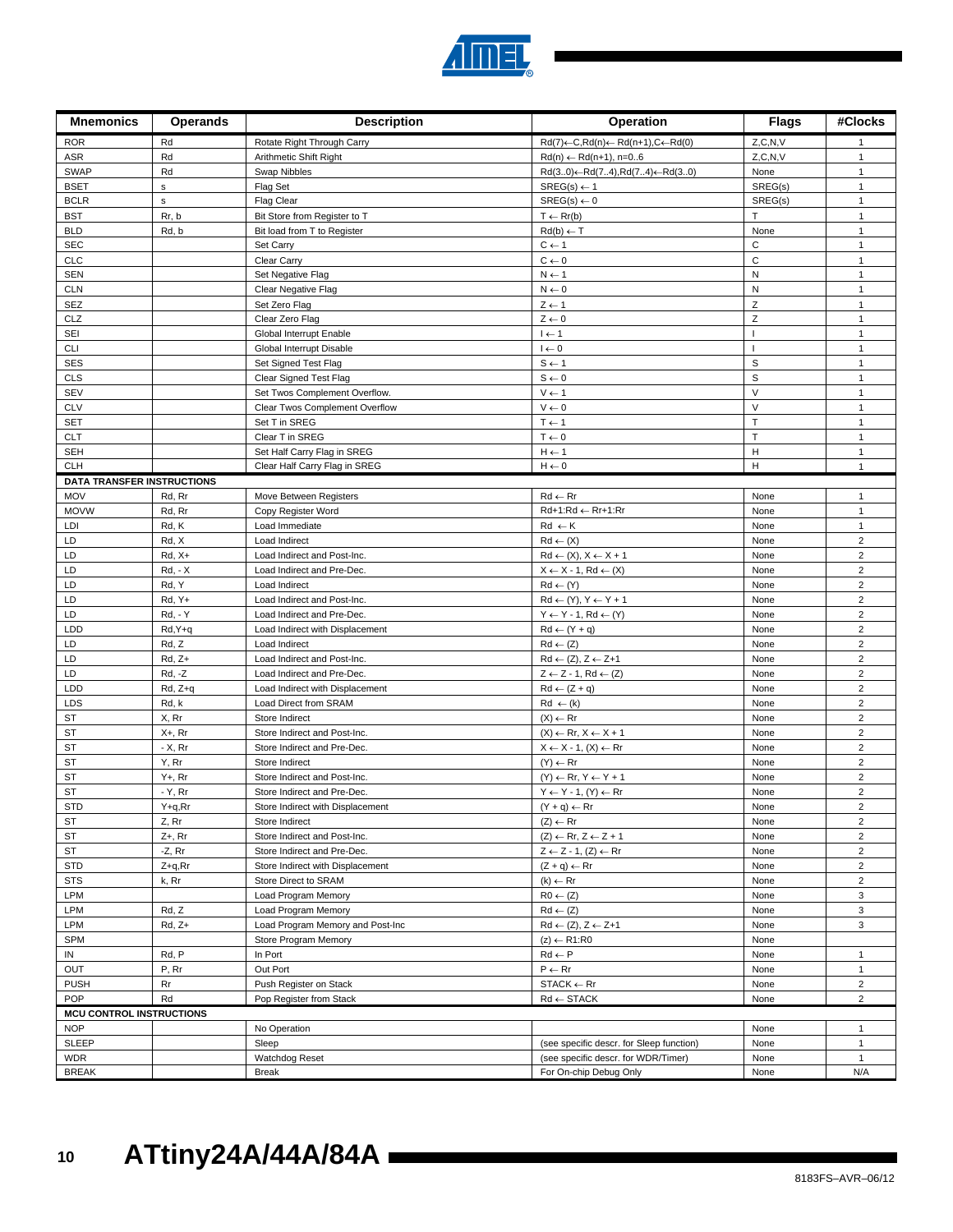# <span id="page-10-7"></span>**6. Ordering Information**

### **6.1 ATtiny24A**

| Speed (MHz) (1) | Supply Voltage (V) | <b>Temperature Range</b>                                     | Package <sup>(2)</sup> | Ordering Code <sup>(3)</sup>  |
|-----------------|--------------------|--------------------------------------------------------------|------------------------|-------------------------------|
|                 |                    |                                                              | 14S1                   | ATtiny24A-SSU                 |
|                 |                    |                                                              |                        | ATtiny24A-SSUR                |
|                 |                    |                                                              | 14P3                   | ATtiny24A-PU                  |
|                 |                    |                                                              | 15CC1                  | ATtiny24A-CCU                 |
|                 |                    | Industrial<br>$(-40^{\circ}$ C to $+85^{\circ}$ C) $^{(5)}$  |                        | ATtiny24A-CCUR                |
|                 | $1.8 - 5.5V$       |                                                              | 20M1                   | ATtiny24A-MU                  |
|                 |                    |                                                              |                        | ATtiny24A-MUR                 |
|                 |                    |                                                              | 20M2                   | ATtiny24A-MMH <sup>(4)</sup>  |
| 20              |                    |                                                              |                        | ATtiny24A-MMHR <sup>(4)</sup> |
|                 |                    | Industrial<br>$(-40^{\circ}$ C to $+105^{\circ}$ C) $^{(6)}$ | 14S1                   | ATtiny24A-SSN                 |
|                 |                    |                                                              |                        | ATtiny24A-SSNR                |
|                 |                    | Industrial<br>(-40°C to +125°C) <sup>(7)</sup>               |                        | ATtiny24A-SSF                 |
|                 |                    |                                                              | 14S1                   | ATtiny24A-SSFR                |
|                 |                    |                                                              | 20M1                   | ATtiny24A-MF                  |
|                 |                    |                                                              |                        | ATtiny24A-MFR                 |
|                 |                    |                                                              | 20M2                   | ATtiny24A-MM8                 |
|                 |                    |                                                              |                        | ATtiny24A-MM8R                |

<span id="page-10-4"></span><span id="page-10-2"></span>Notes: 1. For speed vs. supply voltage, see section 20.3 "Speed" on page 174.

2. All packages are Pb-free, halide-free and fully green and they comply with the European directive for Restriction of Hazardous Substances (RoHS)

<span id="page-10-5"></span>3. Code indicators:

- H: NiPdAu lead finish
- F, N, U: matte tin
- R: tape & reel
- <span id="page-10-3"></span>4. Topside marking for ATtiny24A: T24 / Axx / manufacturing data
- <span id="page-10-6"></span>5. Also supplied in wafer form. Contact your local Atmel sales office for ordering information and minimum quantities.
- <span id="page-10-0"></span>6. For typical and electrical characteristics, see "Appendix A – ATtiny24A/44A Specification at 105°C".
- <span id="page-10-1"></span>7. For typical and electrical characteristics, see "Appendix B – ATtiny24A/44A/84A Specification at 125°C".

| Package Type |                                                                                                                  |  |  |  |
|--------------|------------------------------------------------------------------------------------------------------------------|--|--|--|
| <b>14S1</b>  | 14-lead, 0.150" Wide Body, Plastic Gull Wing Small Outline Package (SOIC)                                        |  |  |  |
| 14P3         | 14-lead, 0.300" Wide, Plastic Dual Inline Package (PDIP)                                                         |  |  |  |
| <b>15CC1</b> | 15-ball (4 x 4 Array), 0.65 mm Pitch, 3.0 x 3.0 x 0.6 mm, Ultra Thin, Fine-Pitch Ball Grid Array Package (UFBGA) |  |  |  |
| 20M1         | 20-pad, 4 x 4 x 0.8 mm Body, Quad Flat No Lead / Micro Lead Frame Package (QFN/MLF)                              |  |  |  |
| 20M2         | 20-pad, 3 x 3 x 0.85 mm Body, Very Thin Quad Flat No Lead Package (VQFN)                                         |  |  |  |

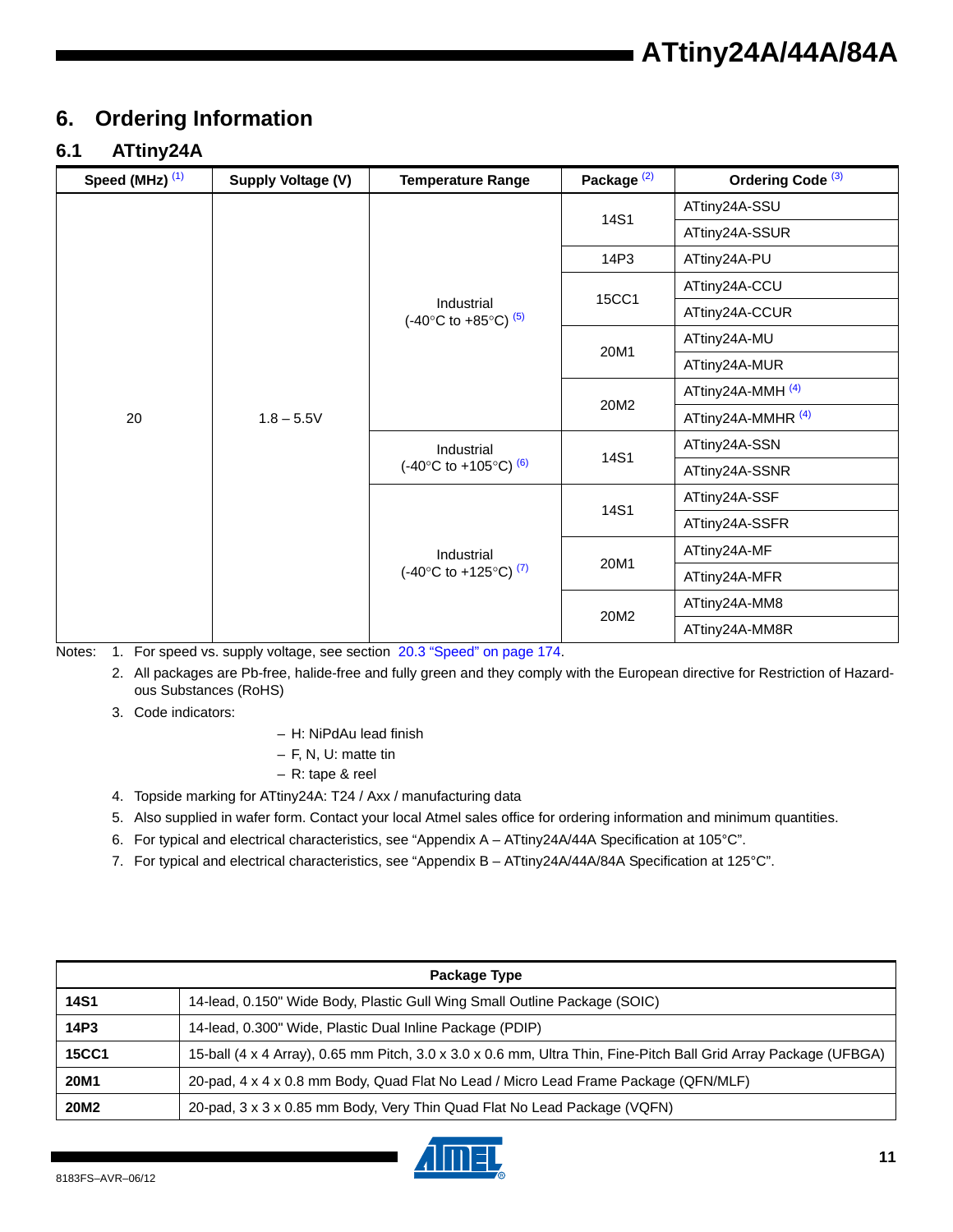

#### <span id="page-11-7"></span>**6.2 ATtiny44A**

| Speed (MHz) $(1)$ | Supply Voltage (V) | <b>Temperature Range</b>                                 | Package <sup>(2)</sup> | Ordering Code <sup>(3)</sup>  |
|-------------------|--------------------|----------------------------------------------------------|------------------------|-------------------------------|
|                   |                    |                                                          | 14S1                   | ATtiny44A-SSU                 |
|                   |                    |                                                          |                        | ATtiny44A-SSUR                |
|                   |                    |                                                          | 14P3                   | ATtiny44A-PU                  |
|                   |                    |                                                          |                        | ATtiny44A-CCU                 |
|                   | $1.8 - 5.5V$       | Industrial<br>(-40°C to +85°C) $(5)$                     | 15CC1                  | ATtiny44A-CCUR                |
|                   |                    |                                                          | 20M1                   | ATtiny44A-MU                  |
|                   |                    |                                                          |                        | ATtiny44A-MUR                 |
| 20                |                    |                                                          | 20M2                   | ATtiny44A-MMH <sup>(4)</sup>  |
|                   |                    |                                                          |                        | ATtiny44A-MMHR <sup>(4)</sup> |
|                   |                    | Industrial<br>$(-40^{\circ}$ C to +105°C) <sup>(6)</sup> | 14S1                   | ATtiny44A-SSN                 |
|                   |                    |                                                          |                        | ATtiny44A-SSNR                |
|                   |                    | Industrial<br>(-40°C to +125°C) <sup>(7)</sup>           | 14S1                   | ATtiny44A-SSF                 |
|                   |                    |                                                          |                        | ATtiny44A-SSFR                |
|                   |                    |                                                          | 20M1                   | ATtiny44A-MF                  |
|                   |                    |                                                          |                        | ATtiny44A-MFR                 |

<span id="page-11-1"></span><span id="page-11-0"></span>Notes: 1. For speed vs. supply voltage, see section 20.3 "Speed" on page 174.

2. All packages are Pb-free, halide-free and fully green and they comply with the European directive for Restriction of Hazardous Substances (RoHS).

#### <span id="page-11-2"></span>3. Code indicators:

- H: NiPdAu lead finish
- F, N, U: matte tin
- R: tape & reel
- <span id="page-11-4"></span>4. Topside marking for ATtiny44A:
	- 1st Line: T44
	- 2nd Line: Axx
	- 3rd Line: manufacturing data
- <span id="page-11-3"></span>5. These devices can also be supplied in wafer form. Please contact your local Atmel sales office for detailed ordering information and minimum quantities.
- <span id="page-11-5"></span>6. For typical and electrical characteristics, see "Appendix A – ATtiny24A/44A Specification at 105°C".
- <span id="page-11-6"></span>7. For typical and electrical characteristics, see "Appendix B – ATtiny24A/44A/84A Specification at 125°C".

|              | Package Type                                                                                                     |
|--------------|------------------------------------------------------------------------------------------------------------------|
| <b>14S1</b>  | 14-lead, 0.150" Wide Body, Plastic Gull Wing Small Outline Package (SOIC)                                        |
| 14P3         | 14-lead, 0.300" Wide, Plastic Dual Inline Package (PDIP)                                                         |
| <b>15CC1</b> | 15-ball (4 x 4 Array), 0.65 mm Pitch, 3.0 x 3.0 x 0.6 mm, Ultra Thin, Fine-Pitch Ball Grid Array Package (UFBGA) |
| 20M1         | 20-pad, 4 x 4 x 0.8 mm Body, Quad Flat No Lead / Micro Lead Frame Package (QFN/MLF)                              |
| 20M2         | 20-pad, 3 x 3 x 0.85 mm Body, Very Thin Quad Flat No Lead Package (VQFN)                                         |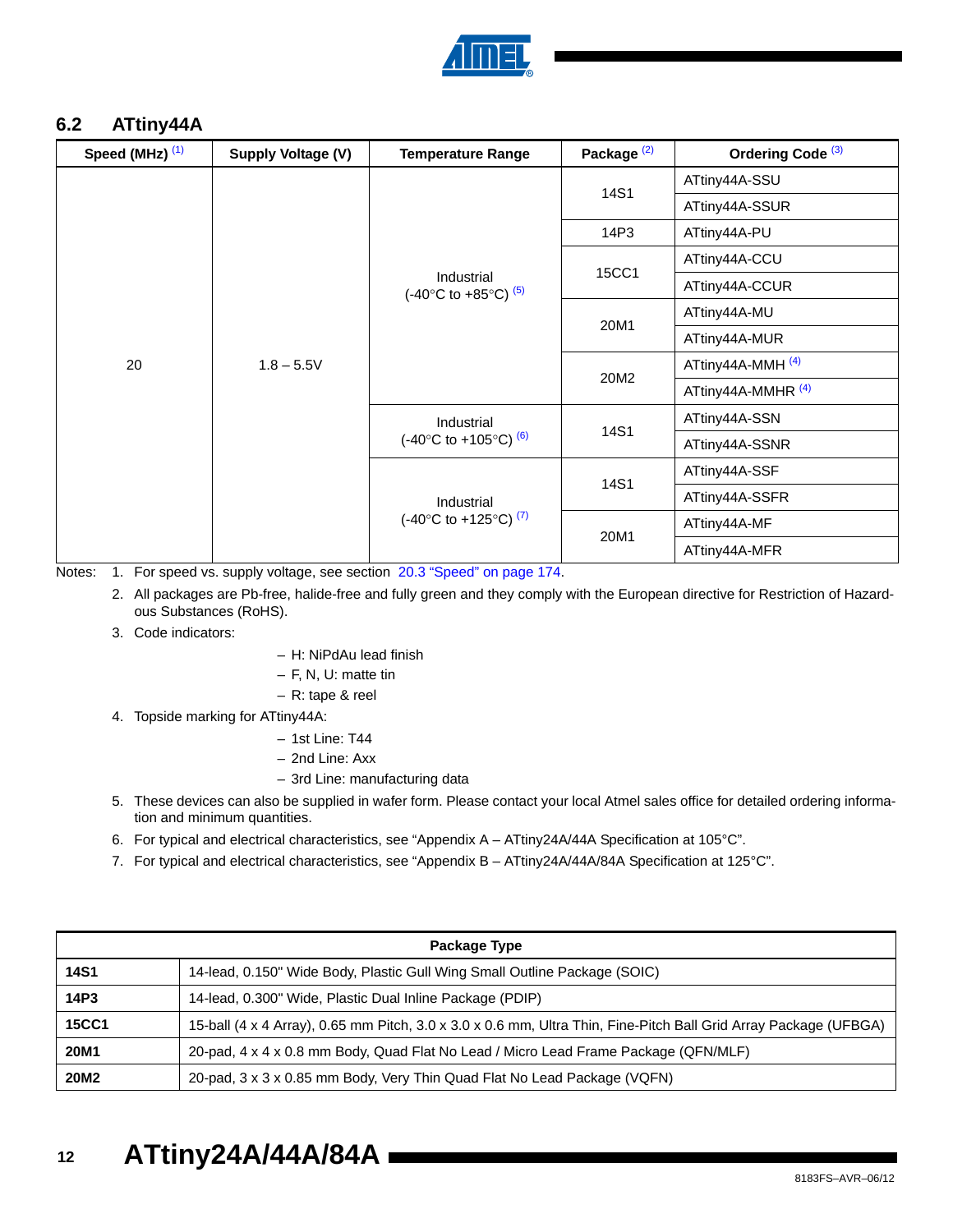#### <span id="page-12-6"></span>**6.3 ATtiny84A**

| Speed (MHz) <sup>(1)</sup> | Supply Voltage (V) | <b>Temperature Range</b>                                           | Package <sup>(2)</sup> | Ordering Code <sup>(3)</sup>  |
|----------------------------|--------------------|--------------------------------------------------------------------|------------------------|-------------------------------|
|                            |                    | Industrial<br>(-40°C to +85°C) $(5)$                               |                        | ATtiny84A-SSU                 |
|                            |                    |                                                                    | 14S1                   | ATtiny84A-SSUR                |
|                            |                    |                                                                    | 14P3                   | ATtiny84A-PU                  |
|                            | $1.8 - 5.5V$       |                                                                    | <b>15CC1</b>           | ATtiny84A-CCU                 |
|                            |                    |                                                                    |                        | ATtiny84A-CCUR                |
| 20                         |                    |                                                                    | 20M1                   | ATtiny84A-MU                  |
|                            |                    |                                                                    |                        | ATtiny84A-MUR                 |
|                            |                    |                                                                    | 20M2                   | ATtiny84A-MMH <sup>(4)</sup>  |
|                            |                    |                                                                    |                        | ATtiny84A-MMHR <sup>(4)</sup> |
|                            |                    | Industrial<br>$(-40^{\circ}$ C to $+125^{\circ}$ C) <sup>(7)</sup> |                        | ATtiny84A-SSF                 |
|                            |                    |                                                                    | 14S1                   | ATtiny84A-SSFR                |

<span id="page-12-1"></span><span id="page-12-0"></span>Notes: 1. For speed vs. supply voltage, see section 20.3 "Speed" on page 174.

2. All packages are Pb-free, halide-free and fully green and they comply with the European directive for Restriction of Hazardous Substances (RoHS).

<span id="page-12-2"></span>3. Code indicators:

– H: NiPdAu lead finish

– F, N, U: matte tin

- R: tape & reel
- <span id="page-12-4"></span>4. Topside marking for ATtiny84A:
	- 1st Line: T84
	- 2nd Line: Axx
	- 3rd Line: manufacturing data
- <span id="page-12-3"></span>5. These devices can also be supplied in wafer form. Please contact your local Atmel sales office for detailed ordering information and minimum quantities.
- 6. For typical and electrical characteristics, see "Appendix A ATtiny24A/44A Specification at 105°C".
- <span id="page-12-5"></span>7. For typical and electrical characteristics, see "Appendix B - ATtiny24A/44A/84A Specification at 125°C".

| Package Type |                                                                                                                  |  |  |  |
|--------------|------------------------------------------------------------------------------------------------------------------|--|--|--|
| 14S1         | 14-lead, 0.150" Wide Body, Plastic Gull Wing Small Outline Package (SOIC)                                        |  |  |  |
| 14P3         | 14-lead, 0.300" Wide, Plastic Dual Inline Package (PDIP)                                                         |  |  |  |
| <b>15CC1</b> | 15-ball (4 x 4 Array), 0.65 mm Pitch, 3.0 x 3.0 x 0.6 mm, Ultra Thin, Fine-Pitch Ball Grid Array Package (UFBGA) |  |  |  |
| 20M1         | 20-pad, 4 x 4 x 0.8 mm Body, Quad Flat No Lead / Micro Lead Frame Package (QFN/MLF)                              |  |  |  |
| 20M2         | 20-pad, 3 x 3 x 0.85 mm Body, Very Thin Quad Flat No Lead Package (VQFN)                                         |  |  |  |

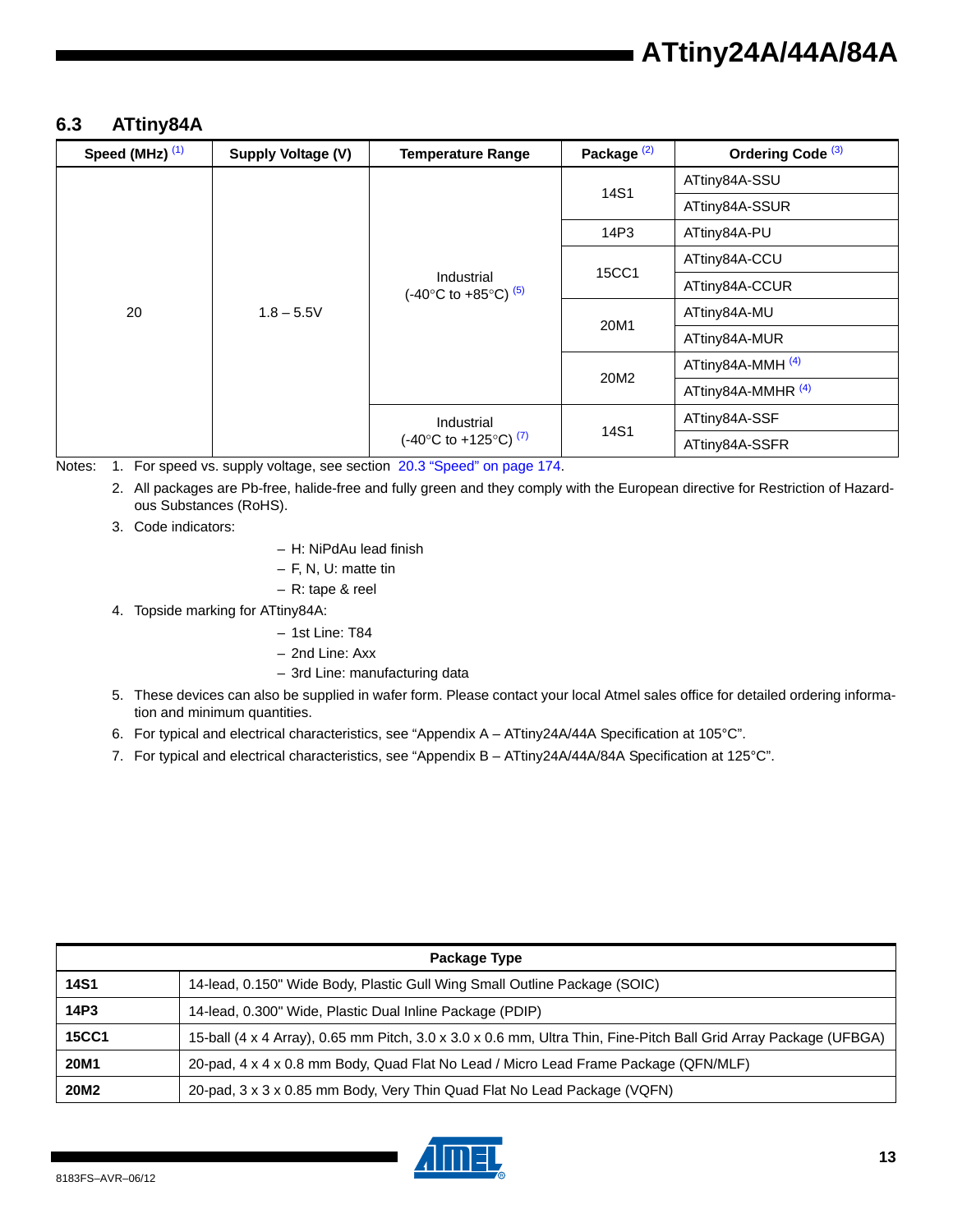

# **7. Packaging Information**





**14 ATtiny24A/44A/84A**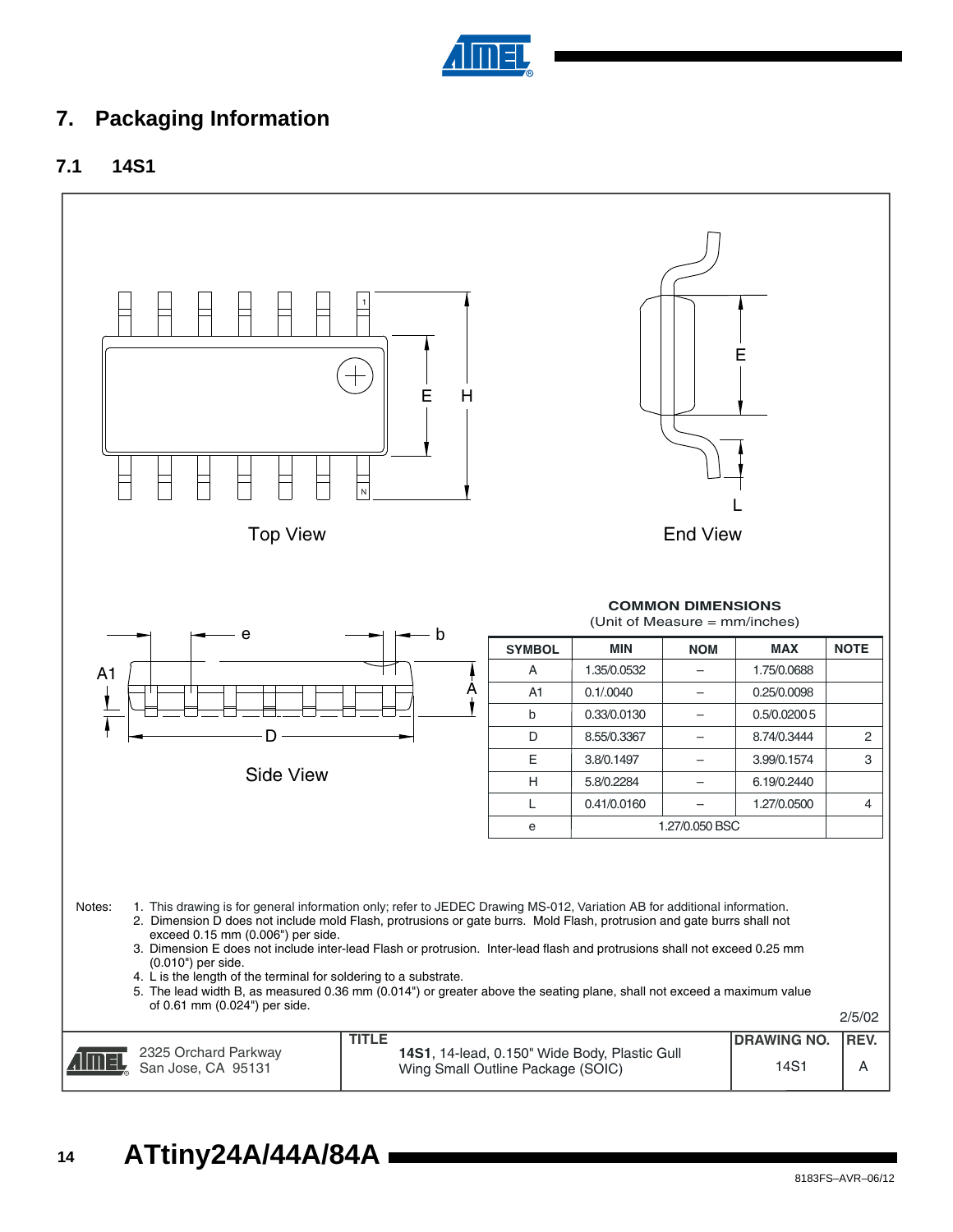#### **7.2 14P3**



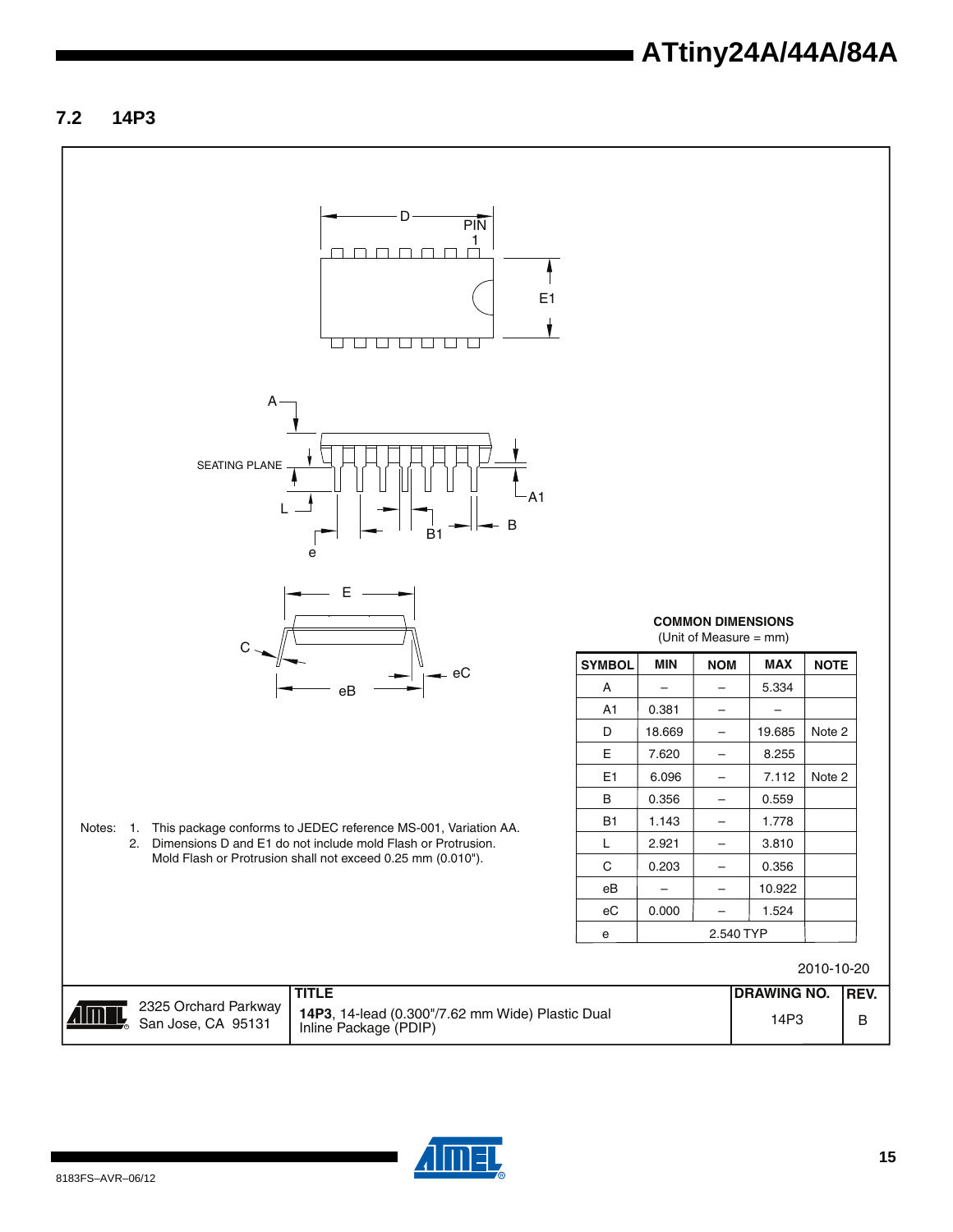

#### <span id="page-15-0"></span>**7.3 15CC1**

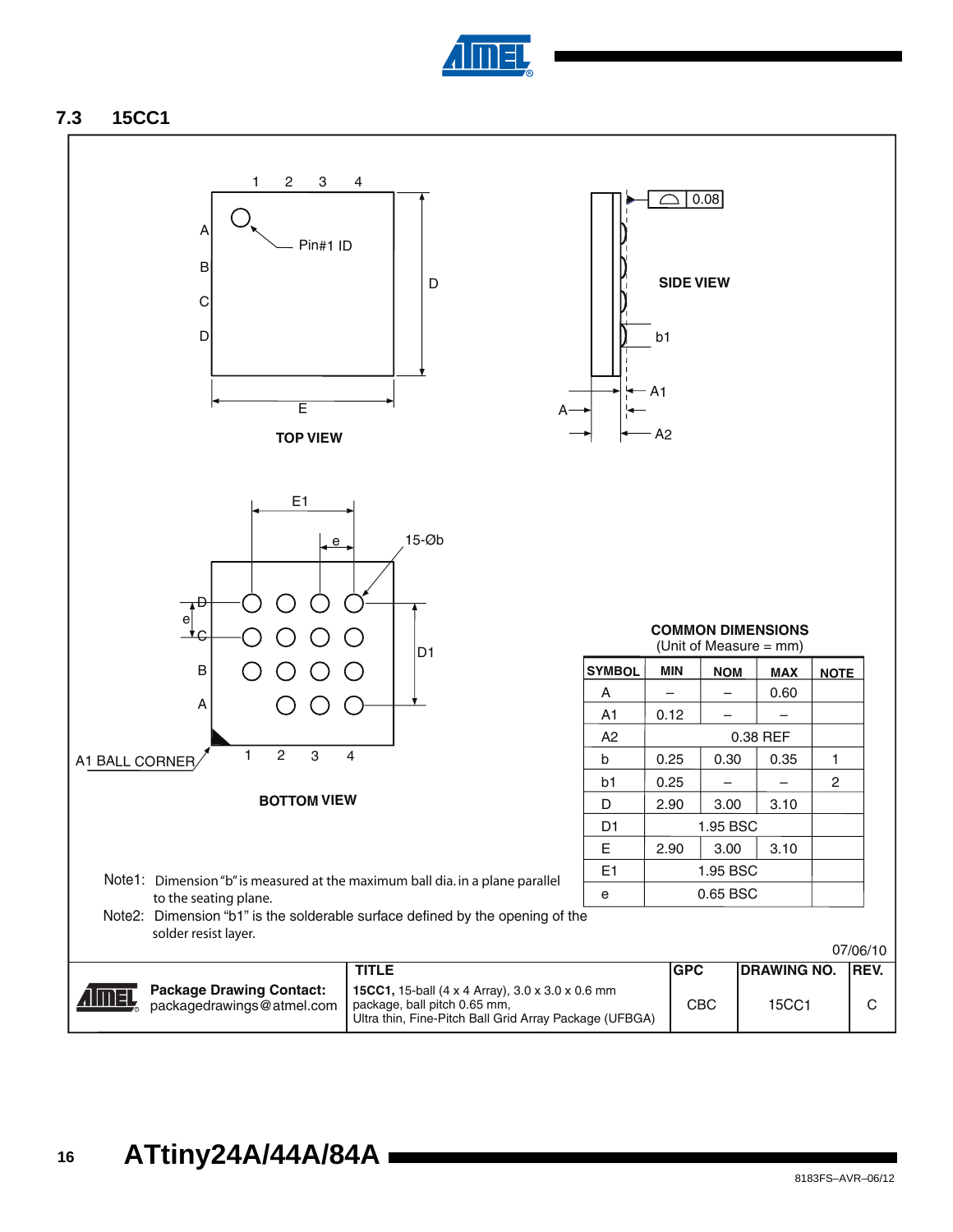### **7.4 20M1**



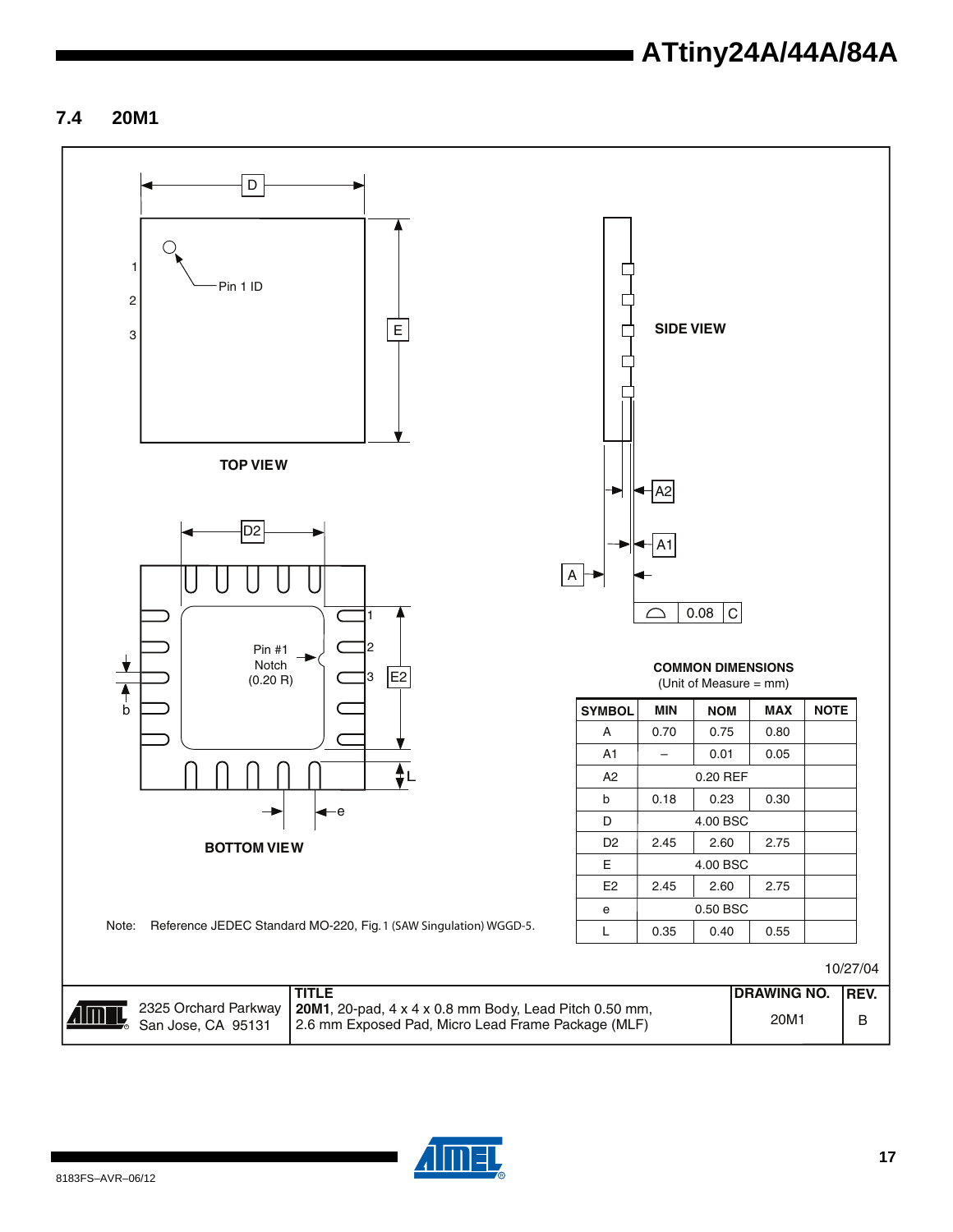

### **7.5 20M2**

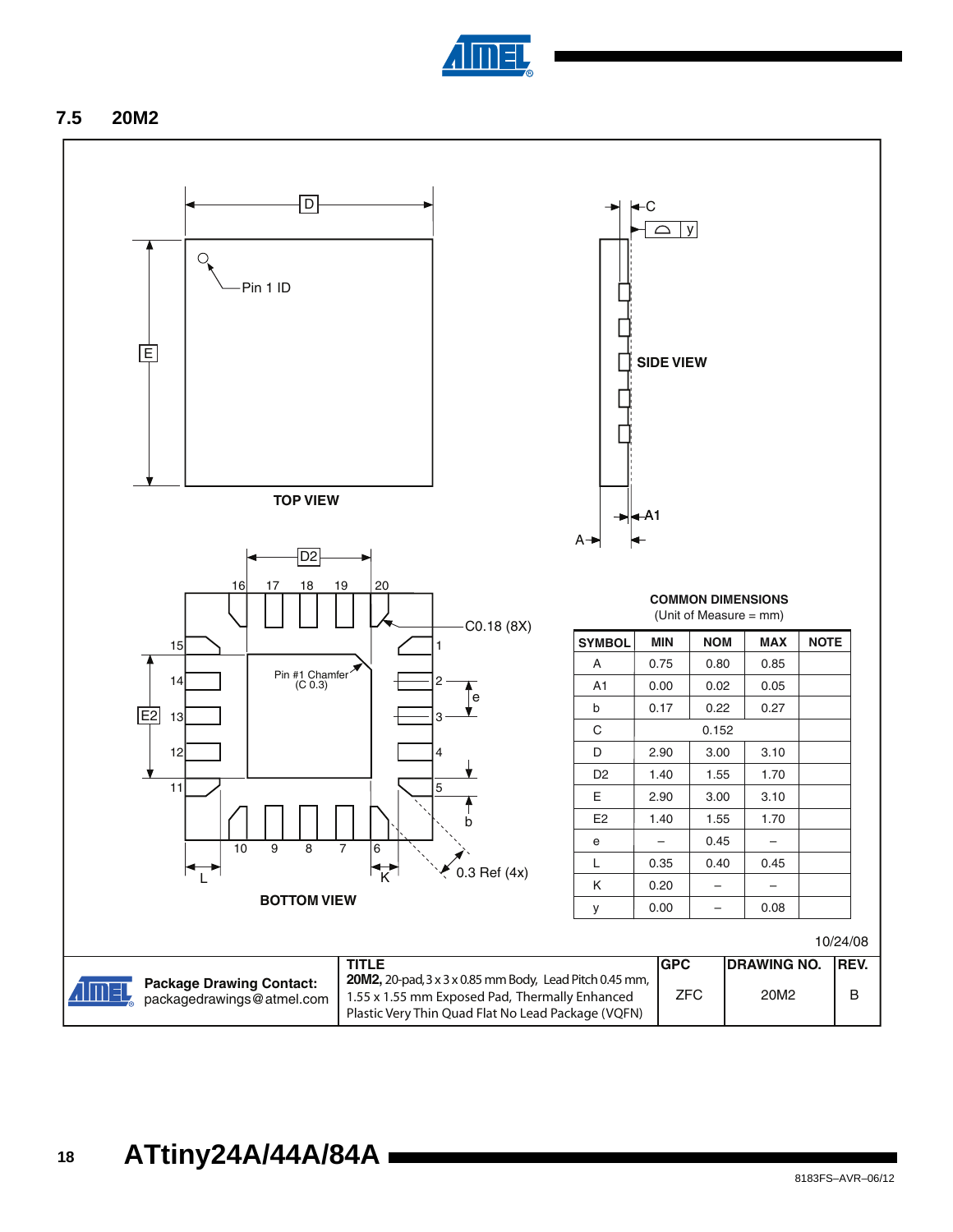# <span id="page-18-0"></span>**8. Errata**

The revision letters in this section refer to the revision of the corresponding ATtiny24A/44A/84A device.

#### <span id="page-18-1"></span>**8.1 ATtiny24A**

- **8.1.1 Rev. H** No known errata.
- **8.1.2 Rev. G**
	- Not sampled.
		- Not sampled.

# <span id="page-18-2"></span>**8.2 ATtiny44A**

**8.1.3 Rev. F**

- **8.2.1 Rev. G** No known errata. Yield improvement.
- **8.2.2 Rev. F** No known errata.
- **8.2.3 Rev. E** Not sampled.

### **8.3 ATtiny84A**

**8.3.1 Rev. C** No known errata.

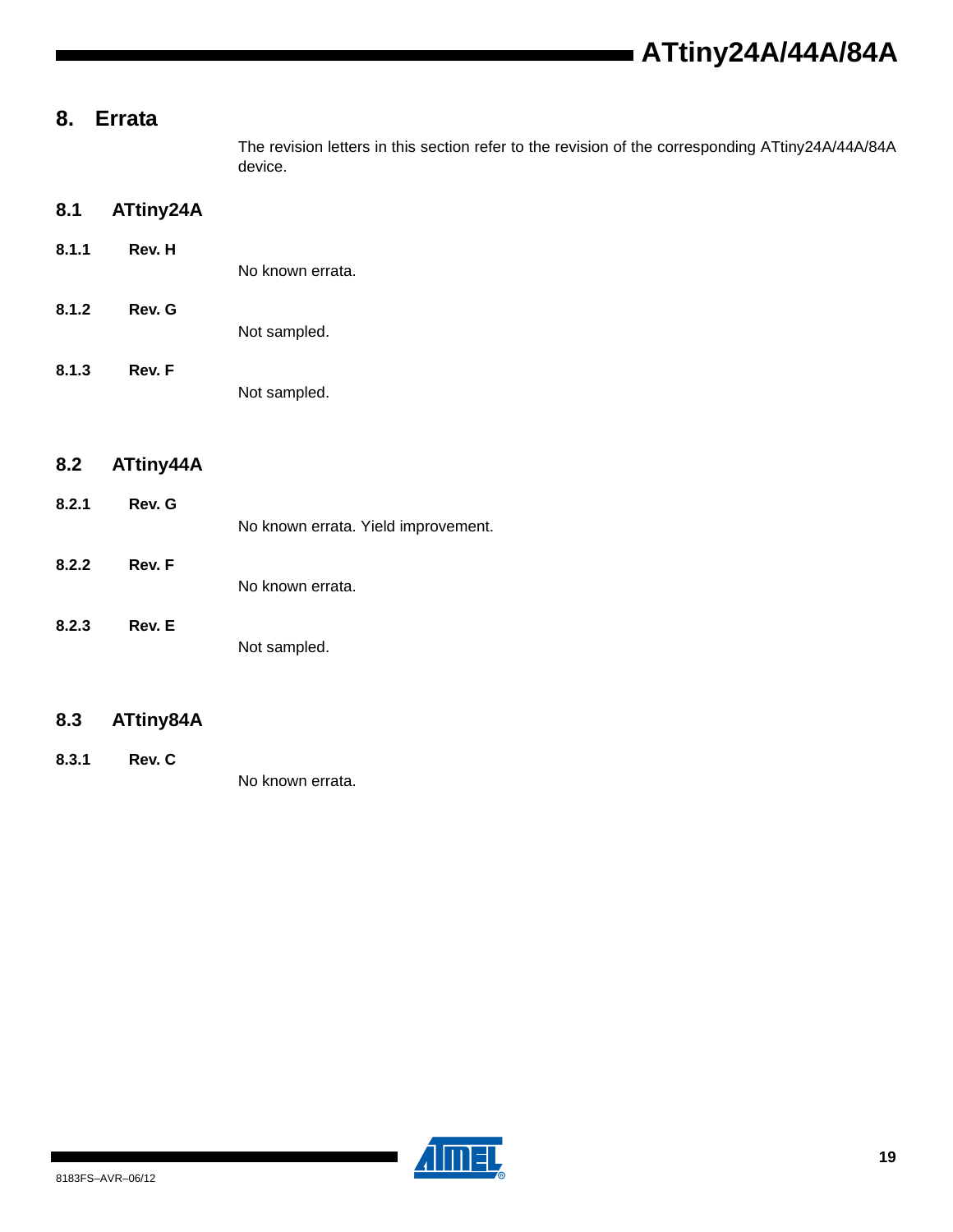

# **9. Datasheet Revision History**

#### **9.1 Rev. 8183F – 06/12**

- 1. Updated:
	- Table 16-1 on page 138
	- Figure 16-7 on page 137
	- ["Ordering Information" on page 11](#page-10-7)

#### **9.2 Rev. 8183E – 01/12**

- 1. Updated:
	- Production status for ATtiny24A and ATtiny84A
	- "Start Condition Detector" on page 122
	- ["Ordering Information" on page 11](#page-10-7), [12,](#page-11-7) and [13](#page-12-6)

#### **9.3 Rev. 8183D – 04/11**

1. Added errata for ATtiny44A rev. G in [Section 8. "Errata" on page 19](#page-18-0)

#### **9.4 Rev. 8183C – 03/11**

- 1. Added:
	- ATtiny84A, including typical characteristics plots
	- [Section 3.3 "Capacitive Touch Sensing" on page 6](#page-5-0)
	- Table 6-8, "Capacitance of Low-Frequency Crystal Oscillator," on page 28
	- Analog Comparator Offset plots for ATtiny24A (Figure 21.2.10 on page 208) and ATtiny44A (Figure 21.3.11 on page 236)
	- Extended temperature part numbers in [Section 6. "Ordering Information" on page 11](#page-10-7)

#### 2. Updated:

- Bit syntax throughout the datasheet, e.g. from CS02:0 to CS0[2:0]
- Section 6.4 "Clock Output Buffer" on page 30, changed CLKO to CKOUT
- Table 16-4, "Single-Ended Input channel Selections," on page 145, added note for Internal 1.1V Reference
- Table 19-16, "High-voltage Serial Programming Instruction Set for ATtiny24A/44A/84A," on page 170, adjusted notes
- Table 20-1, "DC Characteristics. TA = -40°C to +85°C," on page 173, adjusted notes

#### **9.5 Rev. 8183B – 03/10**

- 1. Updated template.
- 2. Added UFBGA package (15CC1) in: ["Features" on page 1,](#page-0-0) ["Pin Configurations" on](#page-1-0)  [page 2,](#page-1-0) [Section 6. "Ordering Information" on page 11,](#page-10-7) and [Section 7.3 "15CC1" on](#page-15-0)  [page 16](#page-15-0).
- 3. Separated typical characteristic plots, added Section 21.2 "ATtiny24A" on page 183.
- 4. Updated sections:
	- Section 14.5.4 "USIBR USI Buffer Register" on page 127, header updated

**20 ATtiny24A/44A/84A**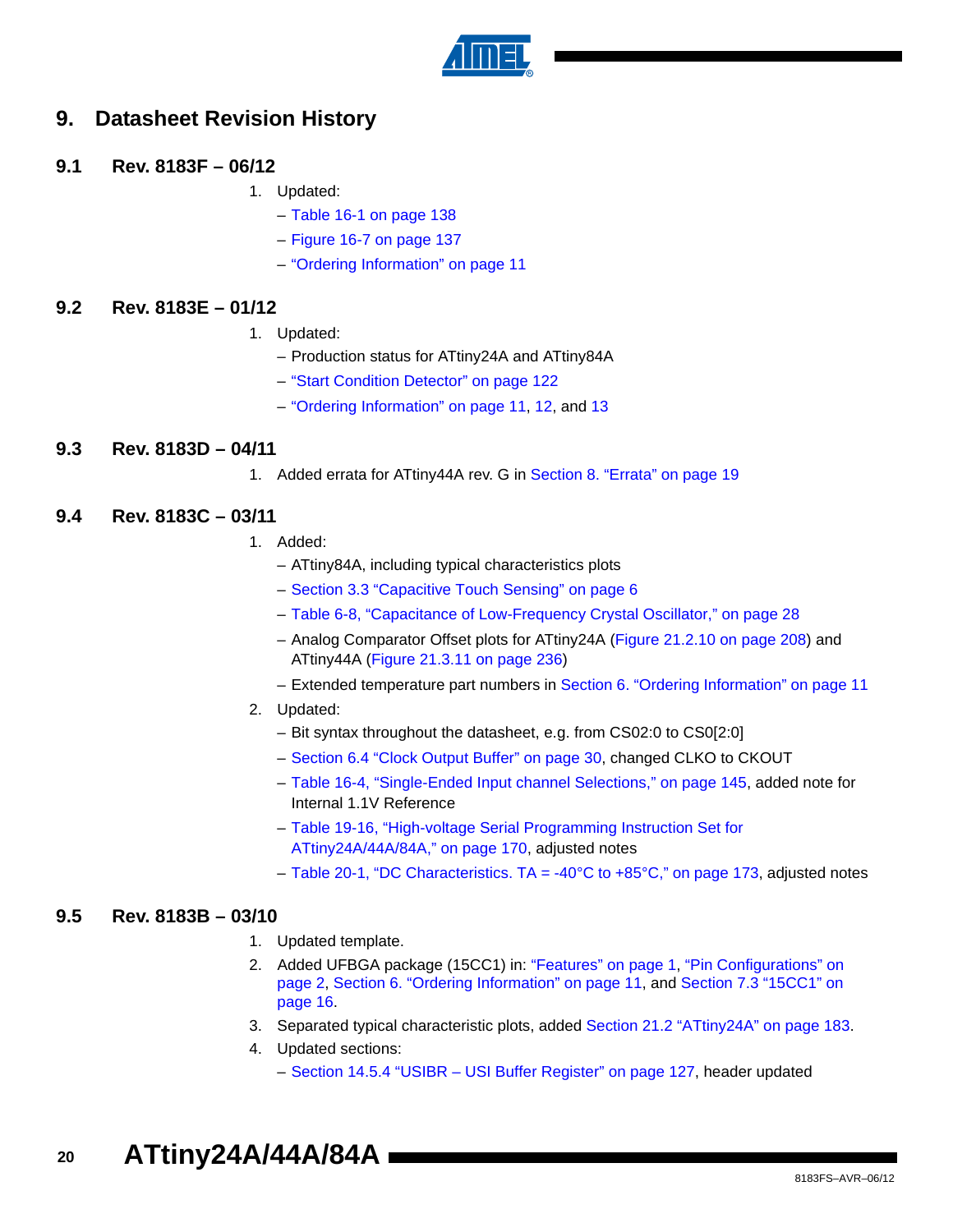- [Section 6. "Ordering Information" on page 11,](#page-10-7) added tape & reel and topside marking, updated notes
- 5. Updated Figures:
	- Figure 4-1 "Block Diagram of the AVR Architecture" on page 7
	- Figure 8-1 "Reset Logic" on page 38
	- Figure 14-1 "Universal Serial Interface, Block Diagram" on page 116, USIDB -> USIBR
	- Figure 19-5 "High-voltage Serial Programming Waveforms" on page 169
- 6. Updated Tables:
	- Table 19-11, "Minimum Wait Delay Before Writing the Next Flash or EEPROM Location," on page 164, updated value for  $t_{WD\_ERASE}$

#### **9.6 Rev. 8183A – 12/08**

- 1. Initial revision. Created from document 8006H.
- 2. Updated "Ordering Information" on [page 19](#page-18-1) and [page 19.](#page-18-2) Pb-plated packages are no longer offered and there are no separate ordering codes for commercial operation range, the only available option now is industrial. Also, updated some order codes to reflect changes in leadframe composition and added VQFN package option.
- 3. Updated data sheet template.
- 4. Removed all references to 8K device.
- 5. Updated characteristic plots of section "Typical Characteristics", starting on page 182.
- 6. Added characteristic plots:
	- "Bandgap Voltage vs. Supply Voltage" on page 233
	- "Bandgap Voltage vs. Temperature" on page 233
- 7. Updated sections:
	- ["Features" on page 1](#page-0-0)
	- "Power Reduction Register" on page 35
	- "Analog Comparator" on page 128
	- "Features" on page 132
	- "Operation" on page 133
	- "Starting a Conversion" on page 134
	- "ADC Voltage Reference" on page 139
	- "Speed" on page 174
- 8. Updated Figures:
	- "Program Memory Map" on page 15
	- "Data Memory Map" on page 16
- 9. Update Tables:
	- "Device Signature Bytes" on page 161
	- "DC Characteristics.  $TA = -40^{\circ}C$  to  $+85^{\circ}C$ " on page 173
	- "Additional Current Consumption for the different I/O modules (absolute values)" on page 182
	- "Additional Current Consumption (percentage) in Active and Idle mode" on page 183